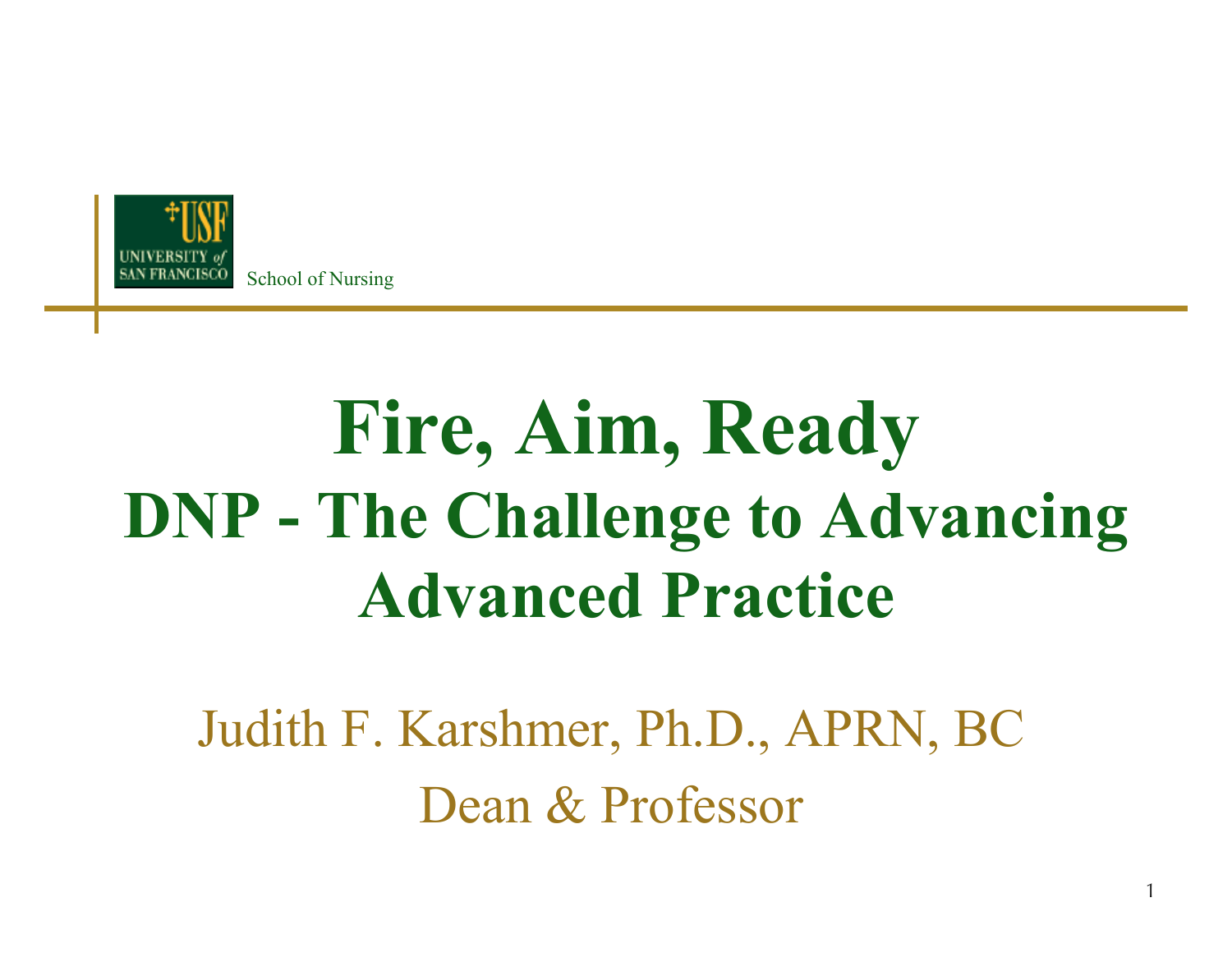

## Taking a page from the "Entrepreneur's Playbook:





*Educating Minds and Hearts to Change the World* <sup>2</sup>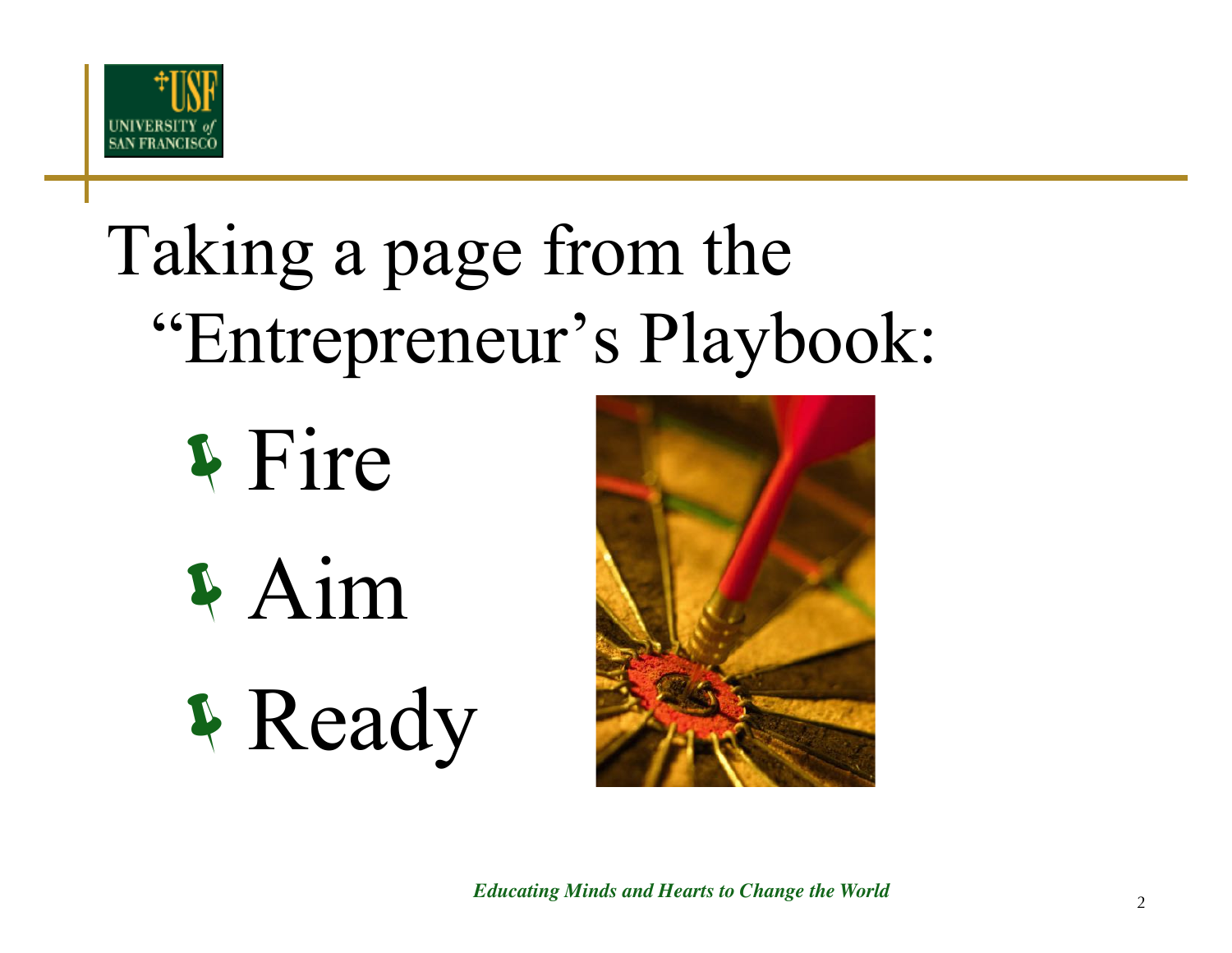

**Sacred Process**

## ✸Hallmark of Change in Nursing…

- Data
- Plan
- **Action**
- <sup>\$</sup> Outcomes
	- Nursing Process



## ✸Ready, Aim, Fire!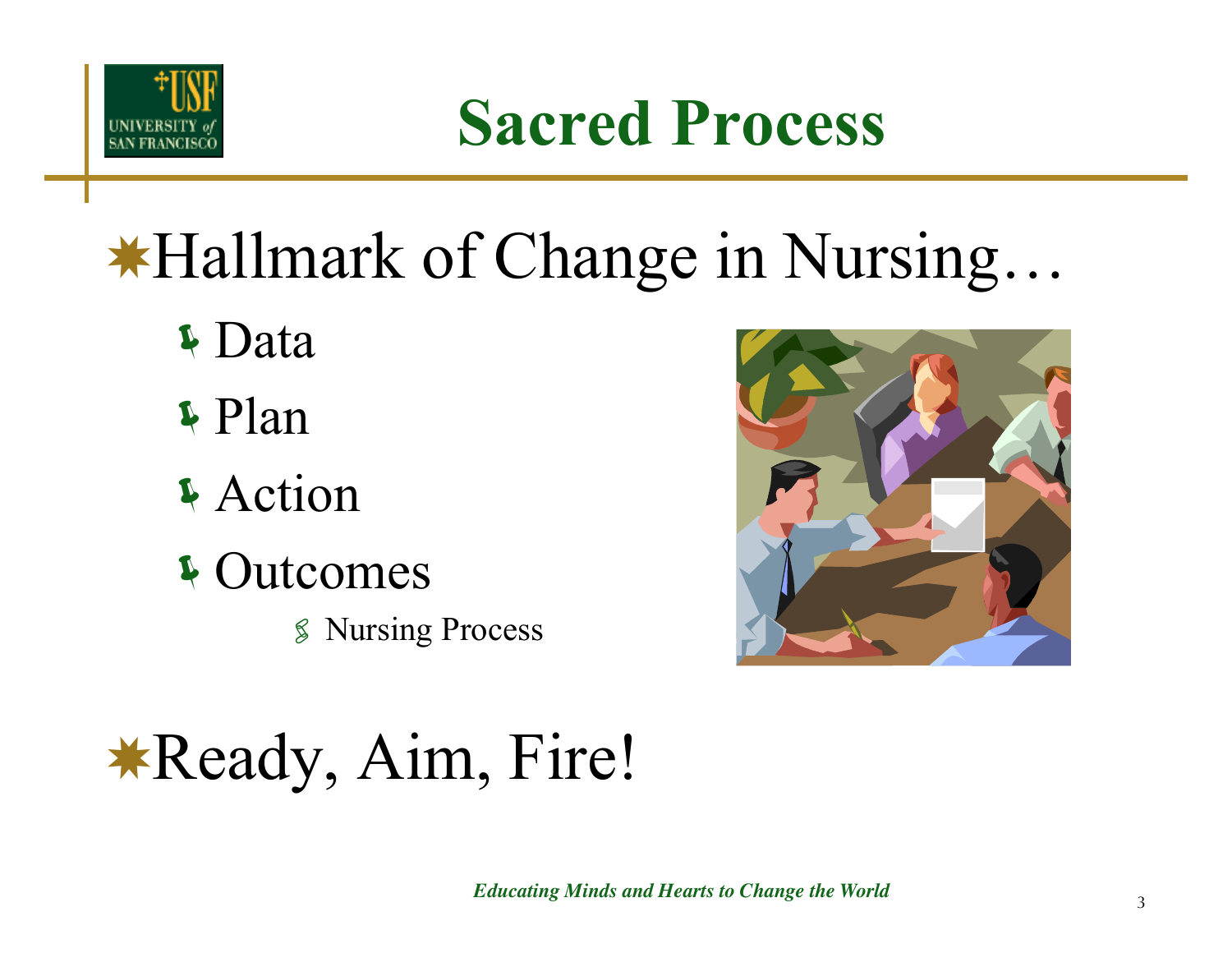

**Sacred Process**

## ✸Hallmark of Change in Nursing Education…

- Data, *Data, Data*
- Plan, *Plan, Plan*
- **Action**
- **4 Outcomes** 
	- Nursing Process



## ✸Ready, Aim, Fire!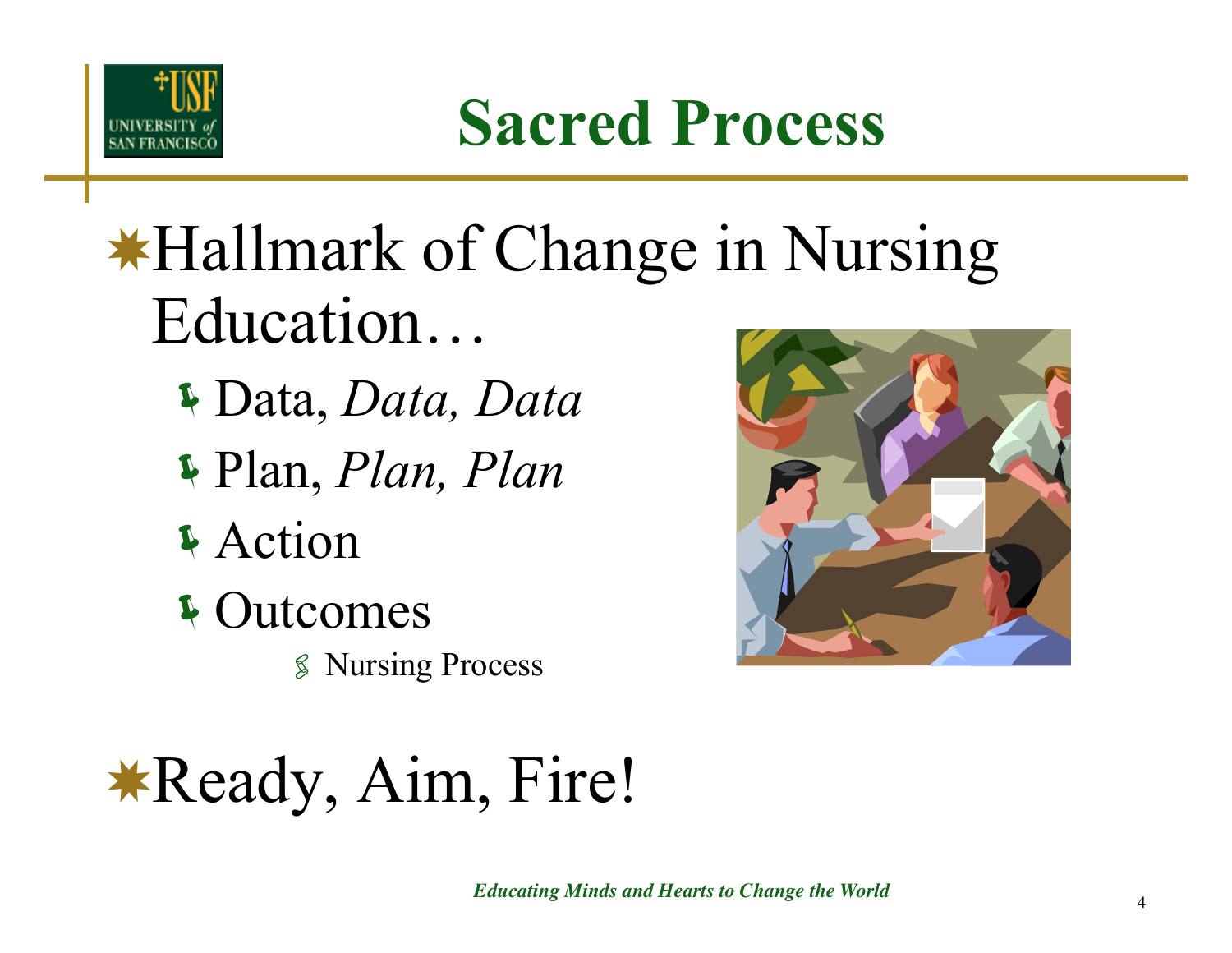**Resistance to Support for the DNP** 

#### ✸ NOT ENOUGH DATA

- What is advanced practice?
- What indicates that we need the DNP?
- If Isn't this only relevant to the NP?
- Oh, maybe relevant to clinicians…
- Oh, maybe relevant to educators…
- Oh, maybe it has a place in systems and population focuses…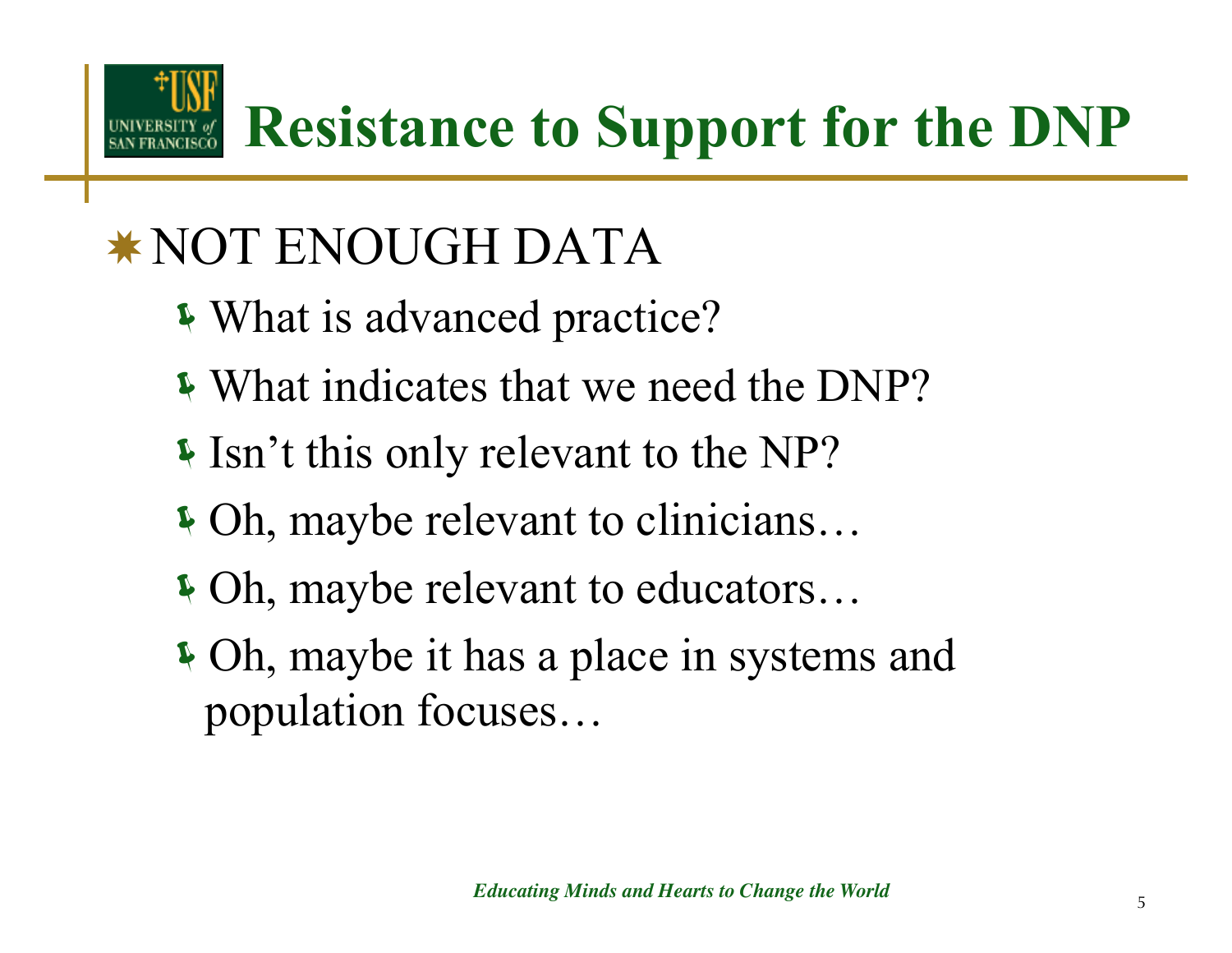

#### ✸ CAN'T PLAN WITHOUT ANSWERS…

- What about state rules and regulations?
- What about schools without the authorization to award doctoral degrees?
- How will the new degree be accepted?
- Are their jobs?
- What will this do to research doctoral programs?

#### NEED MORE DATA, MORE PLANNING!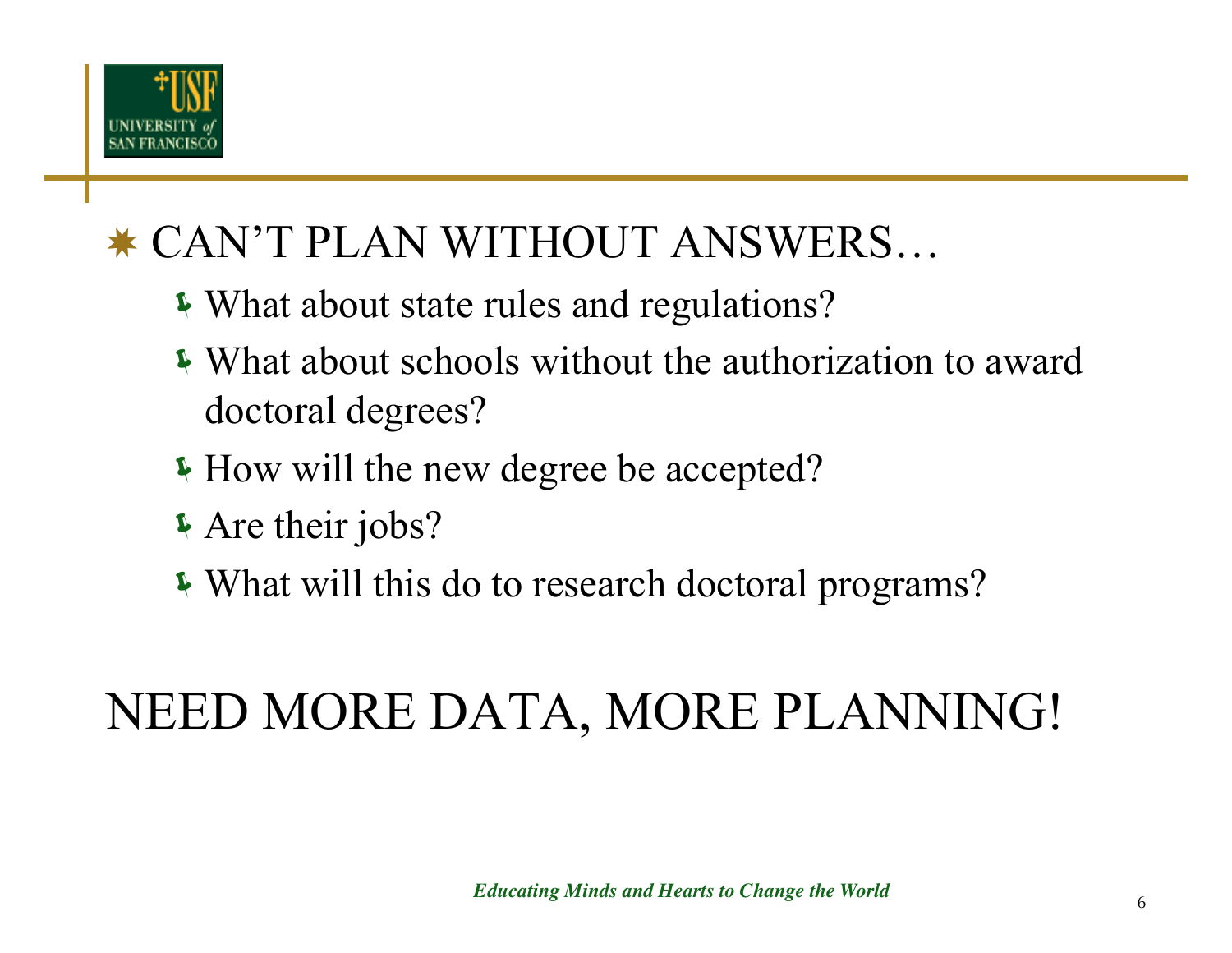

### **BUT, What Happened????**

#### ✸ The "profession" takes the entrepreneurial leap!

FIRE AIM READY

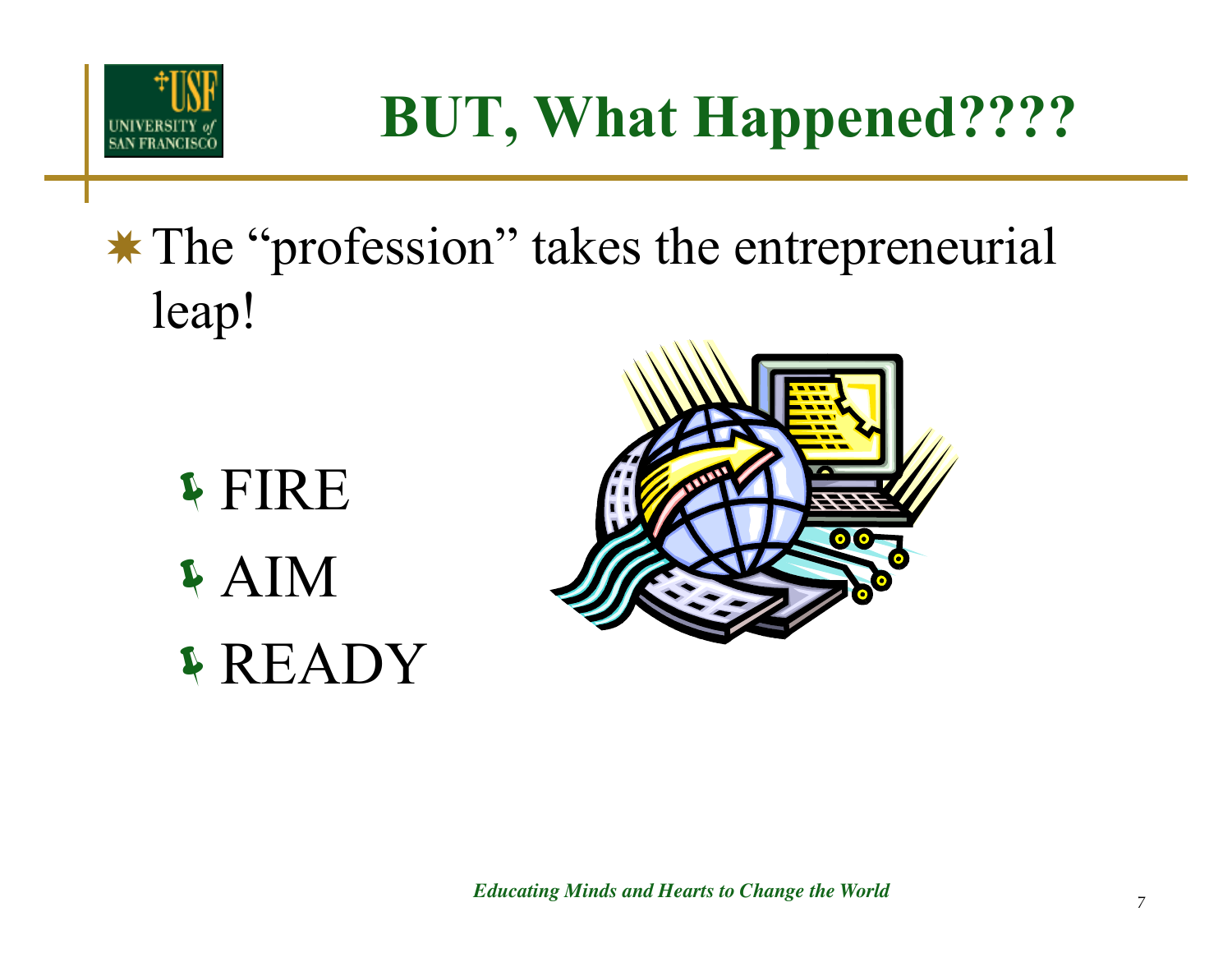

- ✸Environmental Scan
- ✸Observation of a Gap
- ✸Good Idea (not best, not only, but responsive)
- ✸√- Do it

✸Refine

✸Integrate into the Environment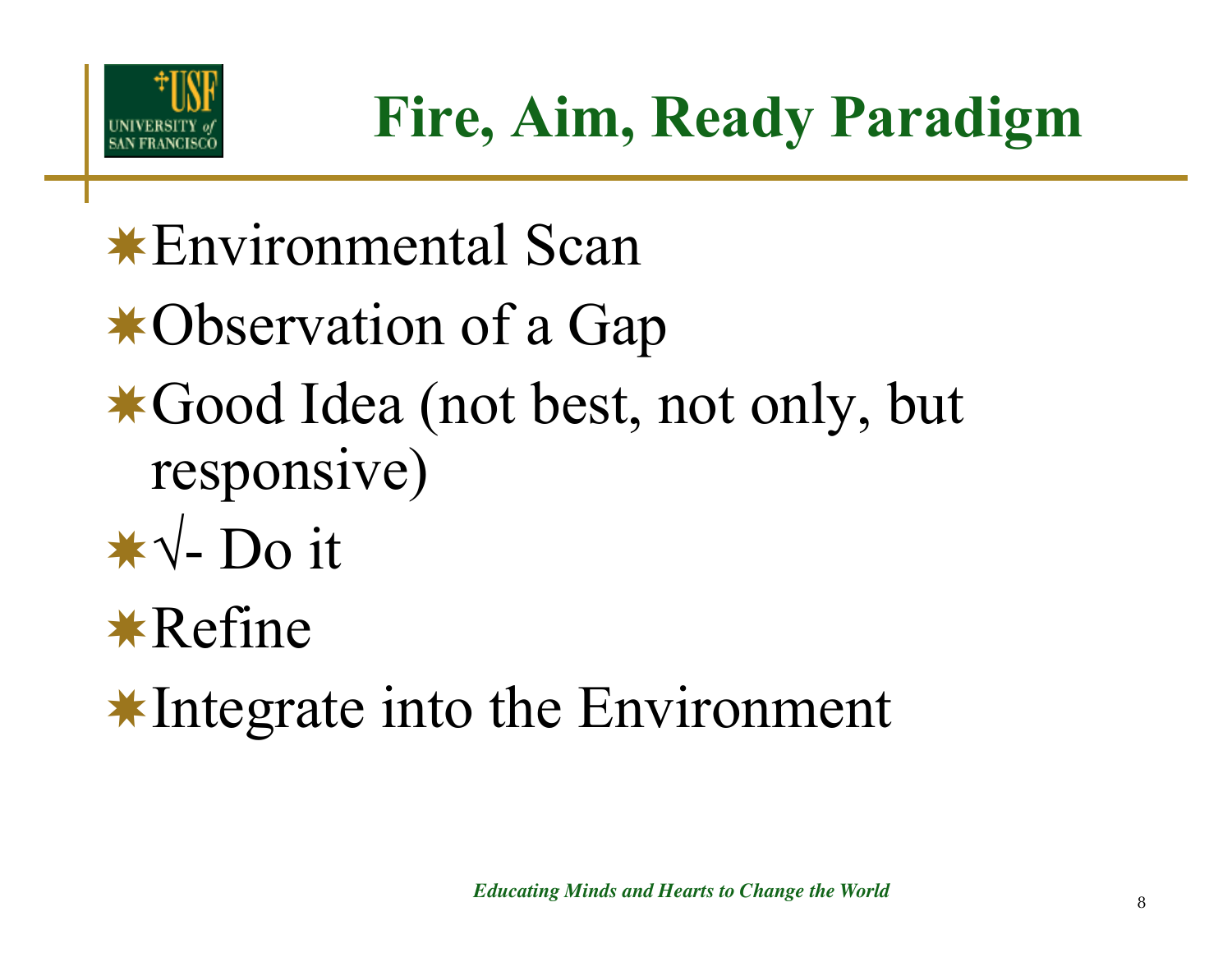

### **FIRE, AIM, READY Success Stories**

#### ✸Education

- Scan Information is transferred orally
- Gap Maybe there is another way to transfer knowledge
- √Idea Put information in writing Books **BUT THEN WE WON'T NEED TEACHERS/NOT** EVERYONE CAN READ…
- Refine (parchment, hardbacks, paper, electronic…)
- Integration Books as a fabric of life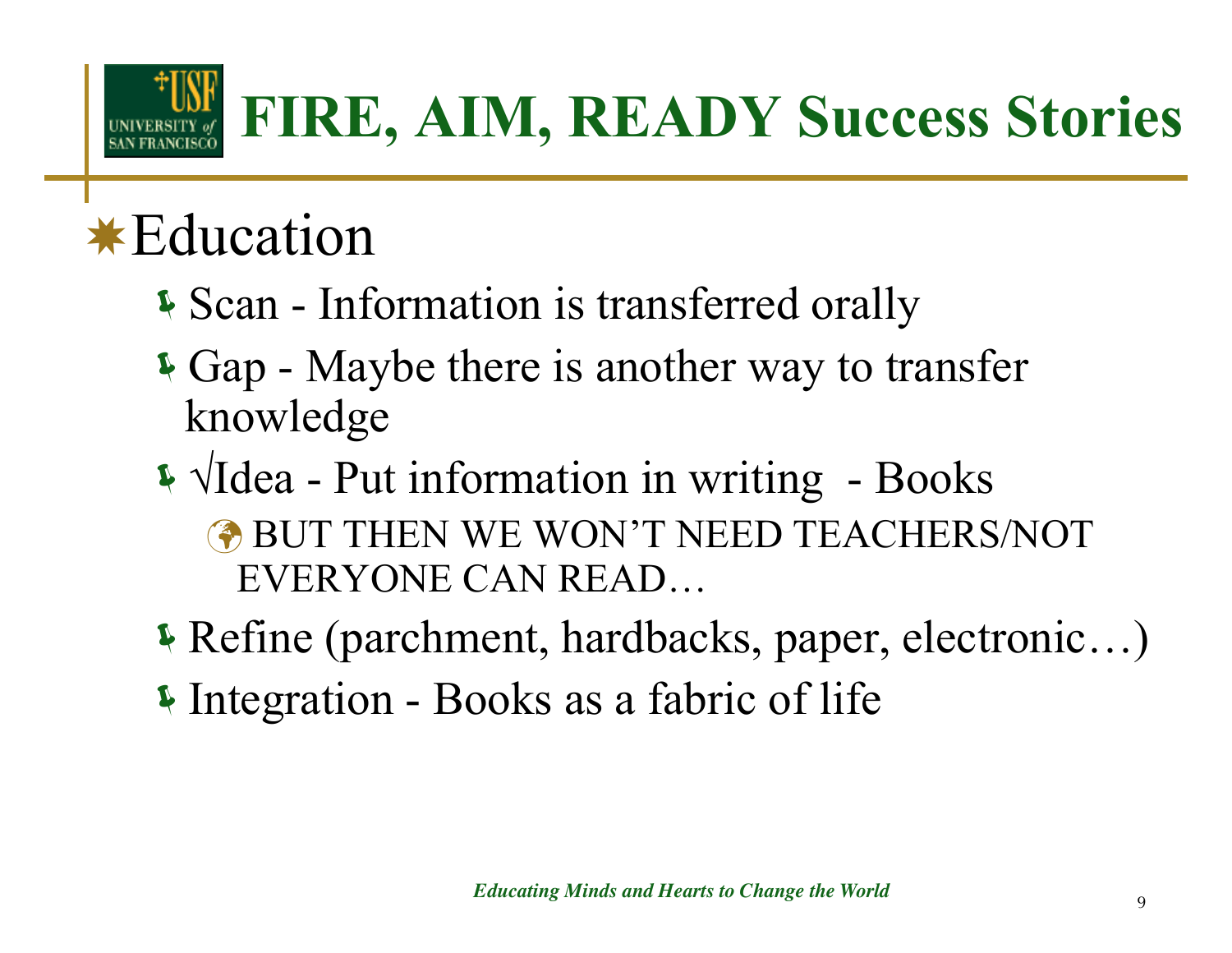## **FIRE, AIM, READY Success Stories**

### ✸Social Policy

- Scan Only males can vote in US
- Gap That means about half the people living in US have no say…
- √Idea 19th Amendment Give Women the Vote BUT WOMEN ARE EMOTIONAL & UNEDUCATED; THEY NEED TO STAY FOCUSED ON FAMILY & HOME
- Refine Voting rights act
- Integrate Voting access as a right not only for Americans, but the world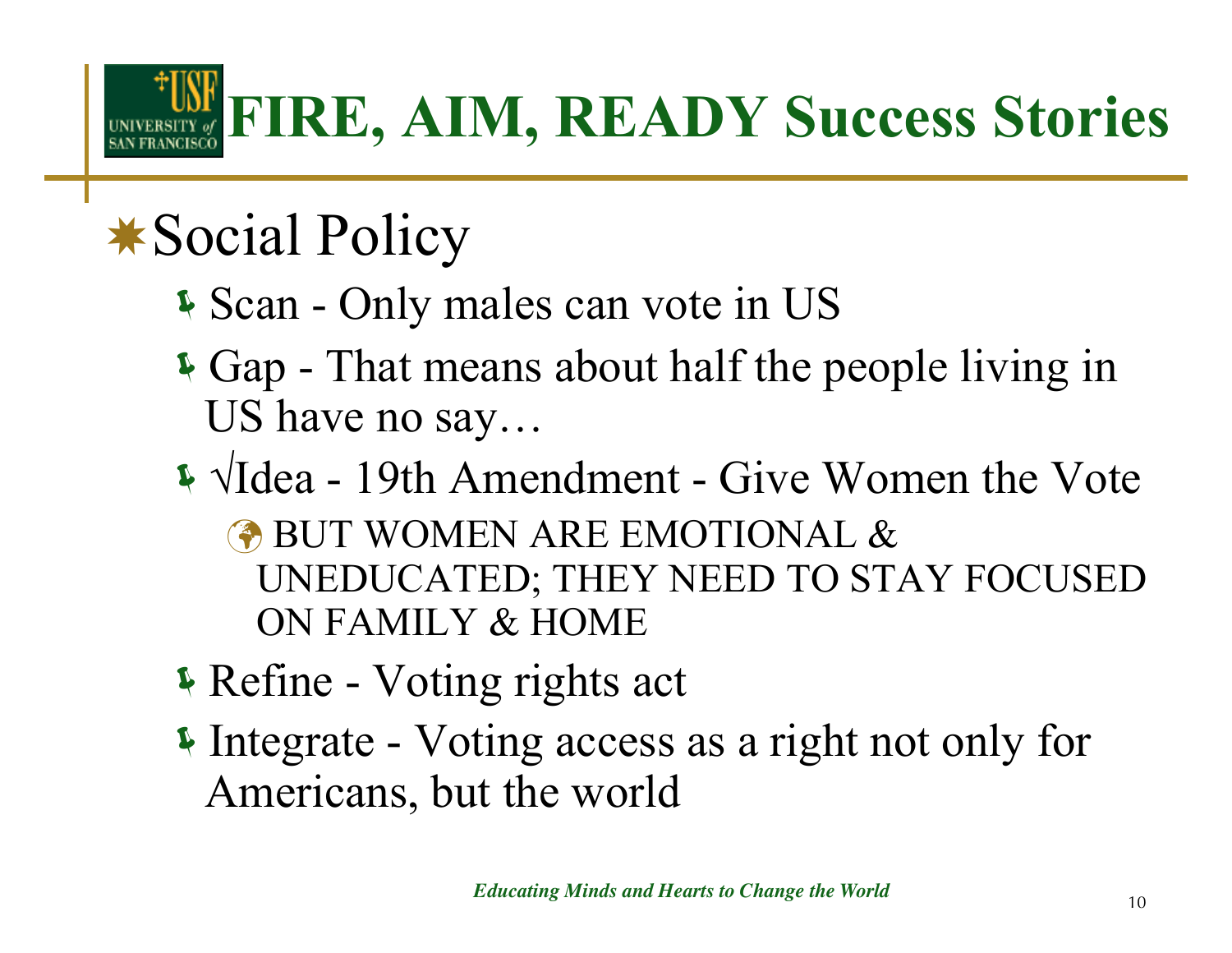

## ✸Technology

- Scan The government has access to global positioning systems
- Gap "Regular" folks use maps
- √ Idea How about access with point to point GPS
	- **BUT THAT WILL BE A NATIONAL SECURITY** THREAT; THERE IS NO DATA THAT SUGGEST THERE IS A NEED - MAPS WORK FINE…
- Refine Mobile GPS
- Integrate GPS with attitude…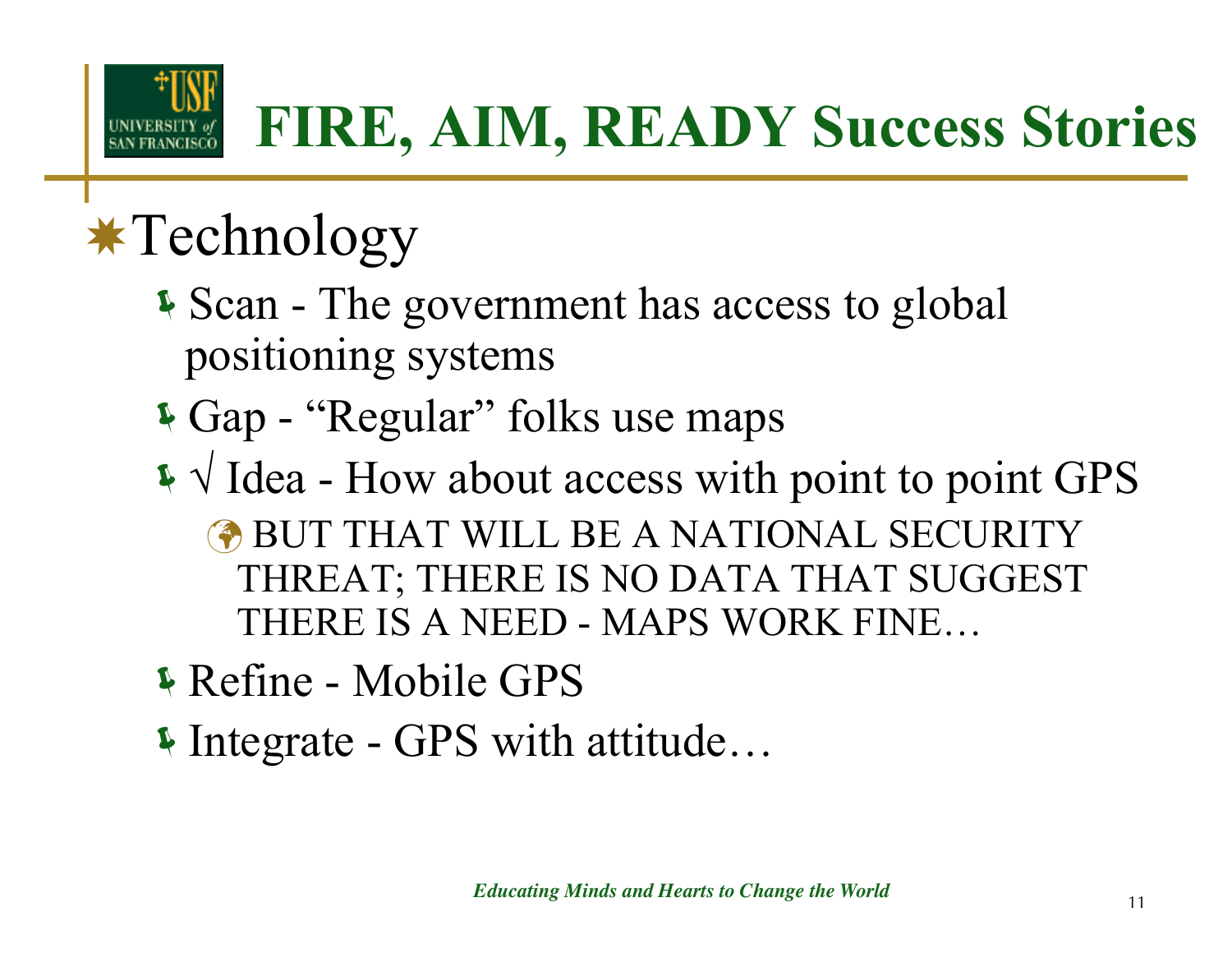

## ✸Nursing Education

- **Scan Nurses are only educated in hospital schools** of nursing
- Gap Little access to liberal education and advanced degrees
- √Idea How about moving nursing education to universities
	- WHY? NURSES ARE GOOD WHAT DATA SUGGEST NEED MORE? THEORY NOT PRACTICE
- Refine BSN, Entry MSN, Graduate Degrees
- Integrate Academic Service Partnerships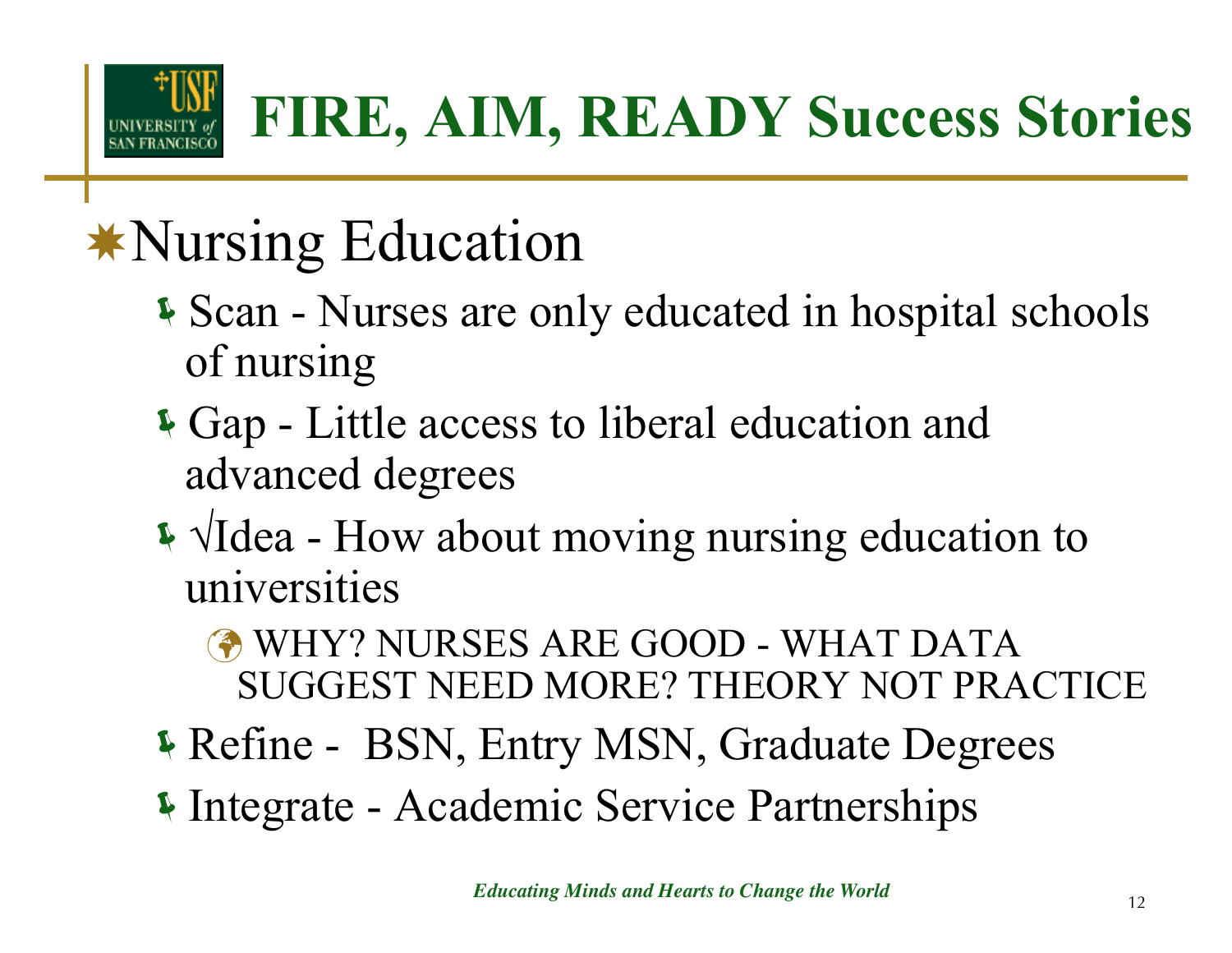

## ✸Nursing Practice

- Scan many of the kids seen in primary care could be seen by nurses with additional preparation
- Gap How can nurses get this preparation?
- √Idea How about a PNP certificate program THAT'S PRACTICING MEDICINE
- Refine MSN, Expanded NP programming
- Integrate State-by-state rules and regulations; Accreditation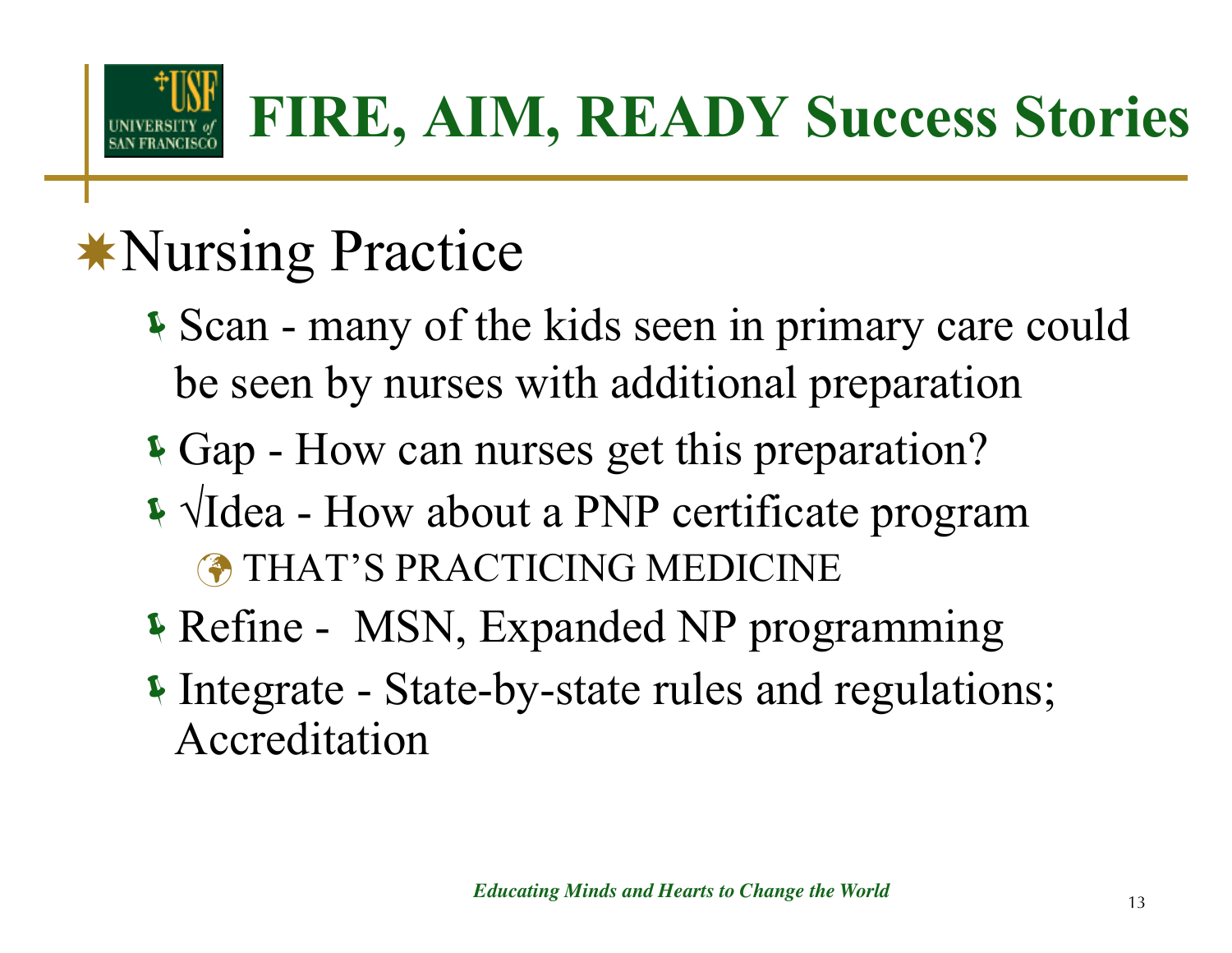

- ✸ Nursing Profession
	- Scan:
		- **Advanced Practice Nursing**
		- MSN degrees on steroids



- Allied health professionals have doctoral access
- **The Demands of 21th century care**
- **Complexity in systems**
- **Charge from National Academy of Sciences**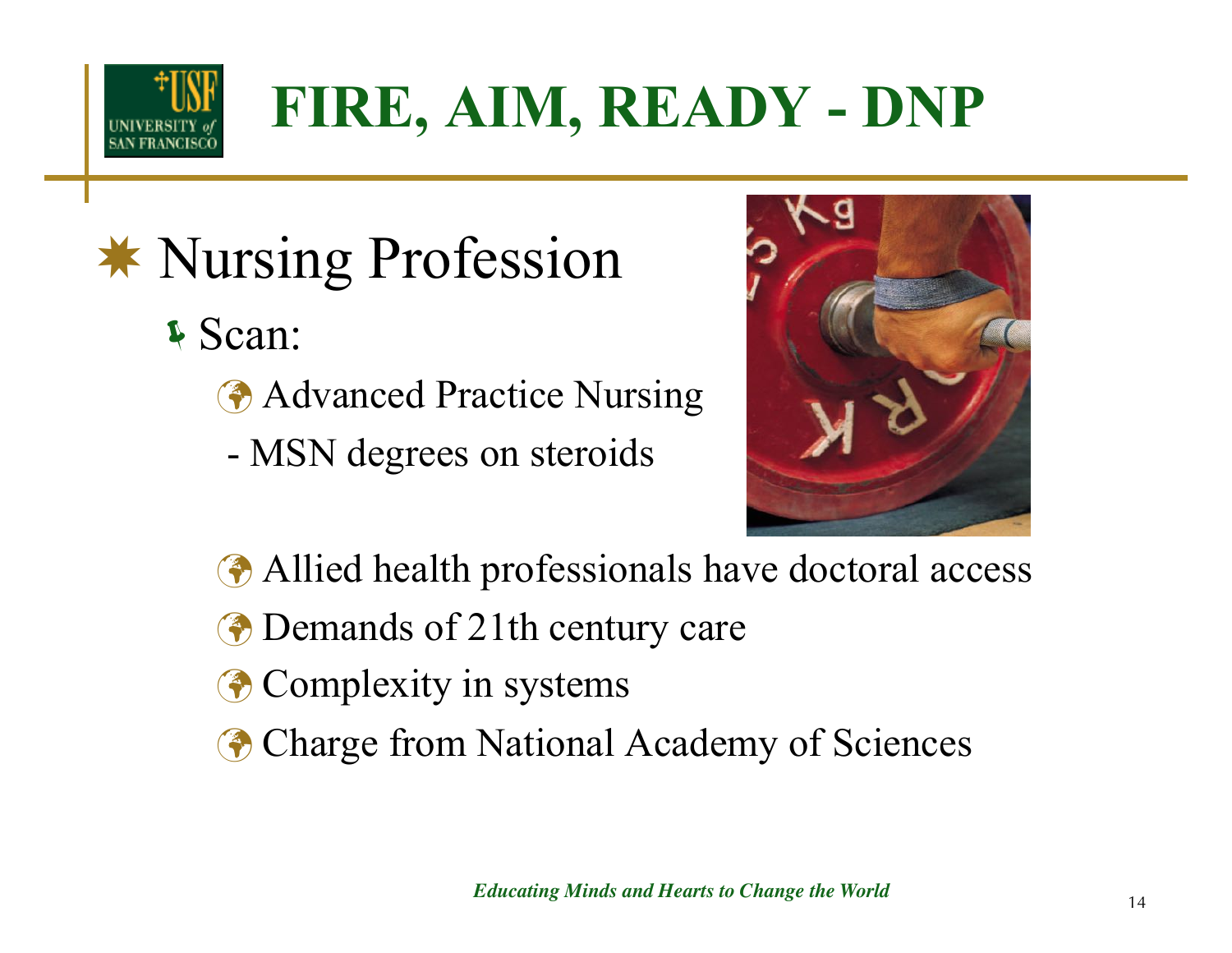

## **FIRE, AIM, READY - DNP**

#### ✸ Gap

- No option for nurses to secure practice doctorate
- **Primary emphasis on research doctorate**
- What is a practice doctorate?
- Is a practice doctorate the same as a clinical doctorate?
- What is advanced practice?

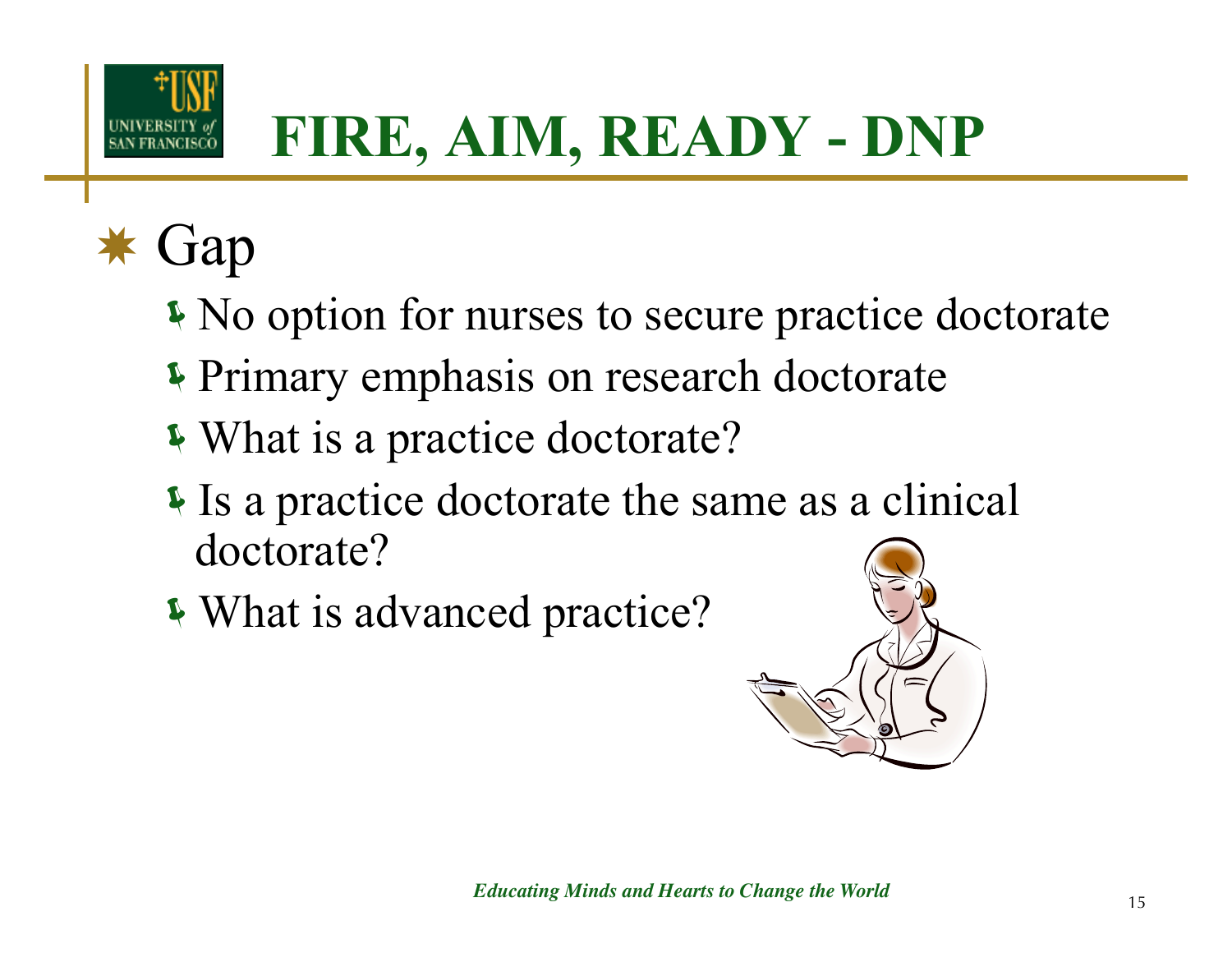

#### ✸ Idea

- AACN Position Statement on the Practice Doctorate in Nursing (2004)
- *The term practice,… any form of nursing intervention that influences health care outcomes*  for individuals or populations, including the direct *care of individual patients, management of care for individuals and populations, administration of nursing and health care organizations, and the development and implementation of health policy.*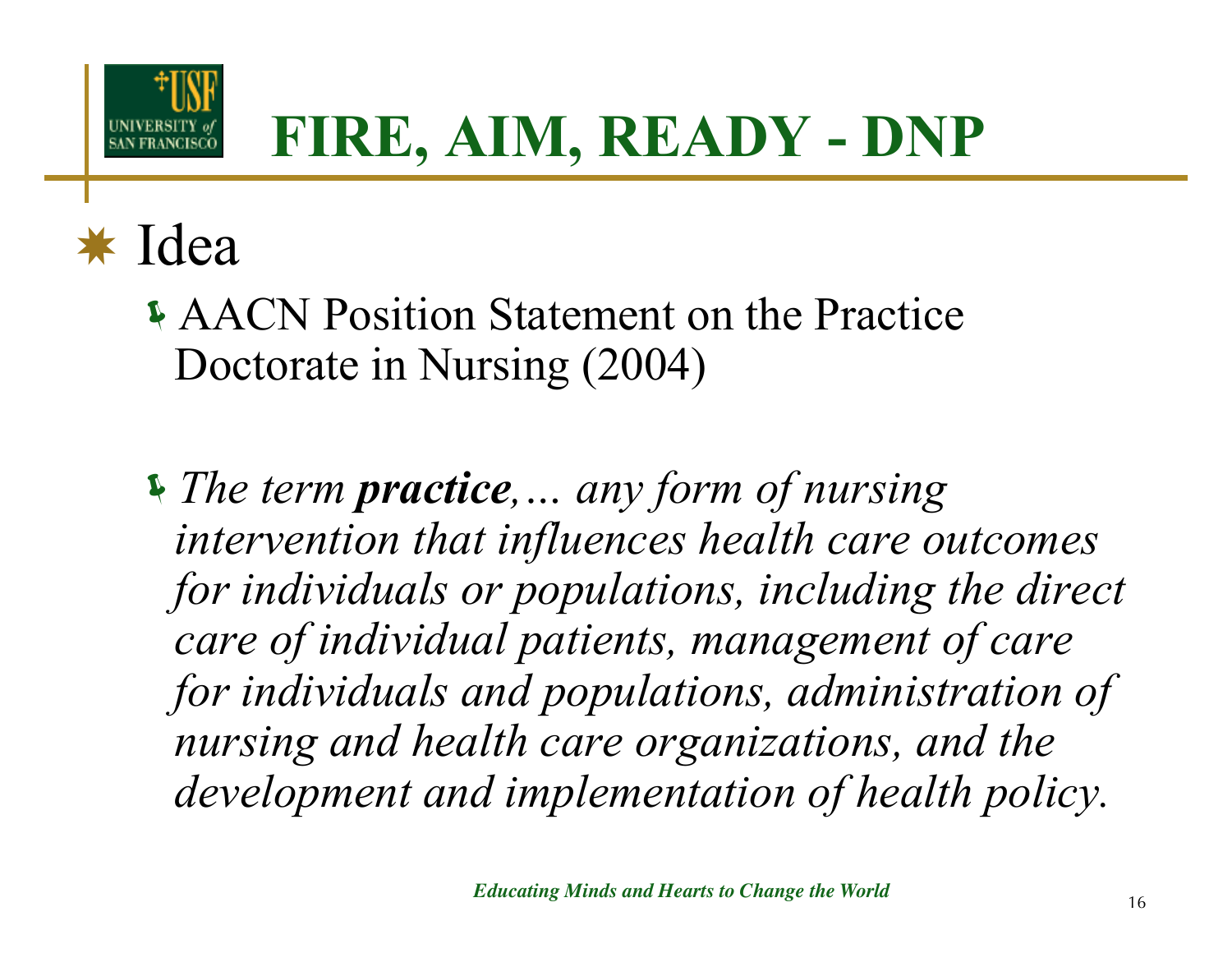

#### **FIRE, AIM, READY - DNP**



#### SCHOOLS OPEN STUDENTS ENROLL



*Educating Minds and Hearts to Change the World* <sup>17</sup>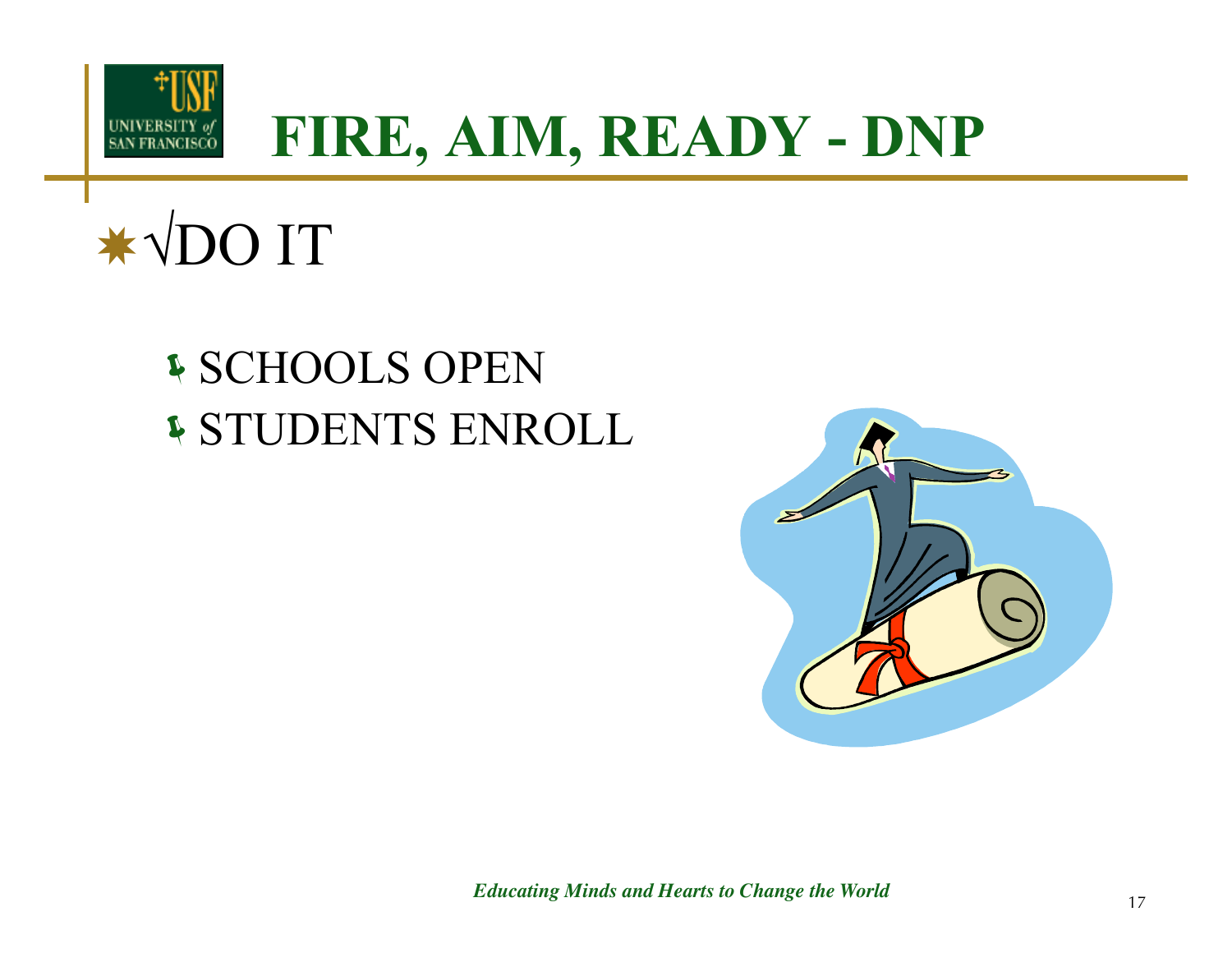

### **FIRE, AIM, READY - DNP**

#### ✸Refine

AACN Essentials Evolution **The Direct Advanced Practice The Indirect Advanced Practice** 

- **I** Sharing of Best Practices
- Clarity in Focus
- CCNE Accredits DNP Programs

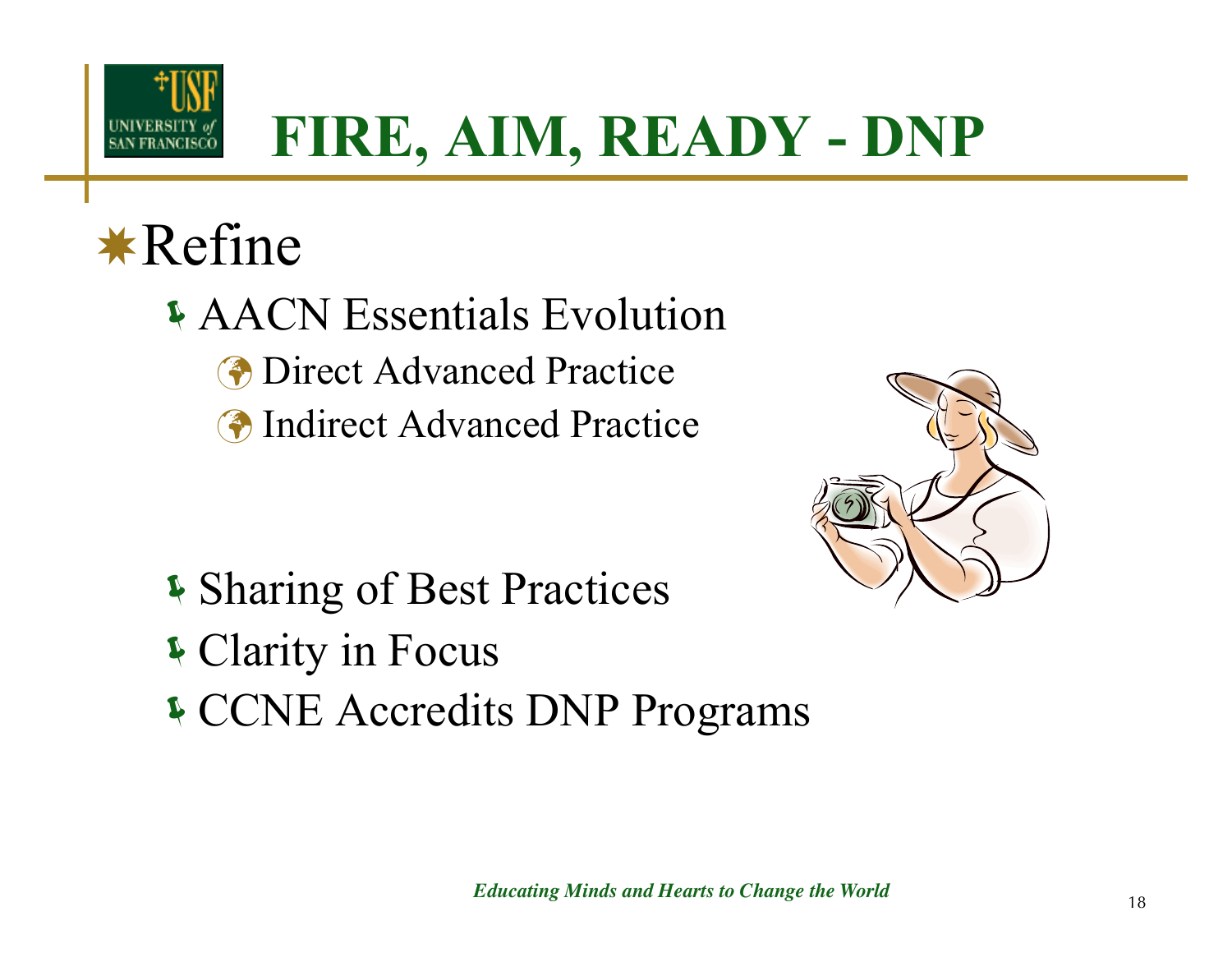

#### ✸Integration

- The *Doctors of Nursing Practice!*
- AACN Support
- **Integration with APRN Consensus**
- **V** Over 100 programs CSU Access...
- **4** Graduates
- "Wikipedia"

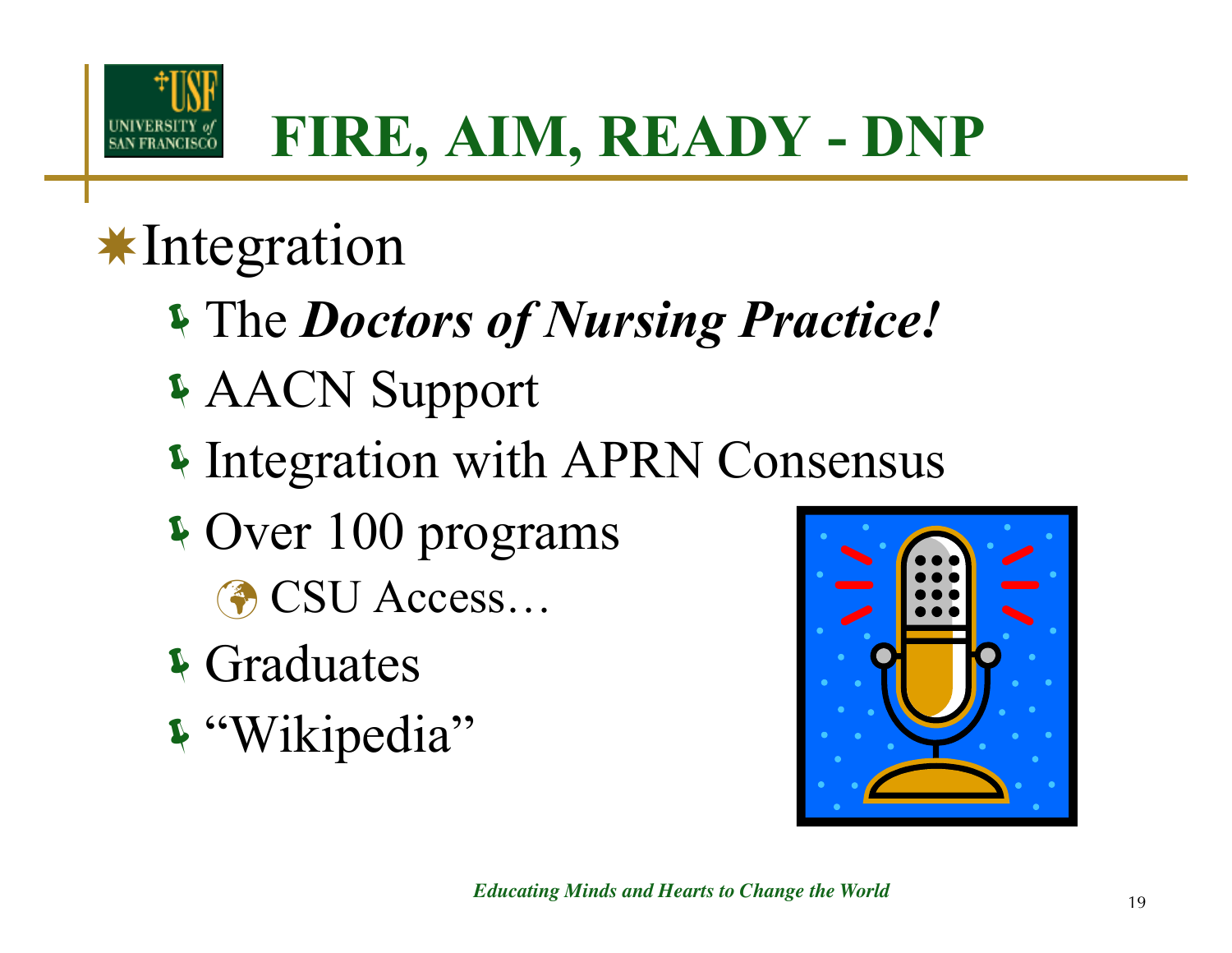

## ✸ Integration Checking In… **Practice v. Research ARPN** v. Leadership



Collaboration!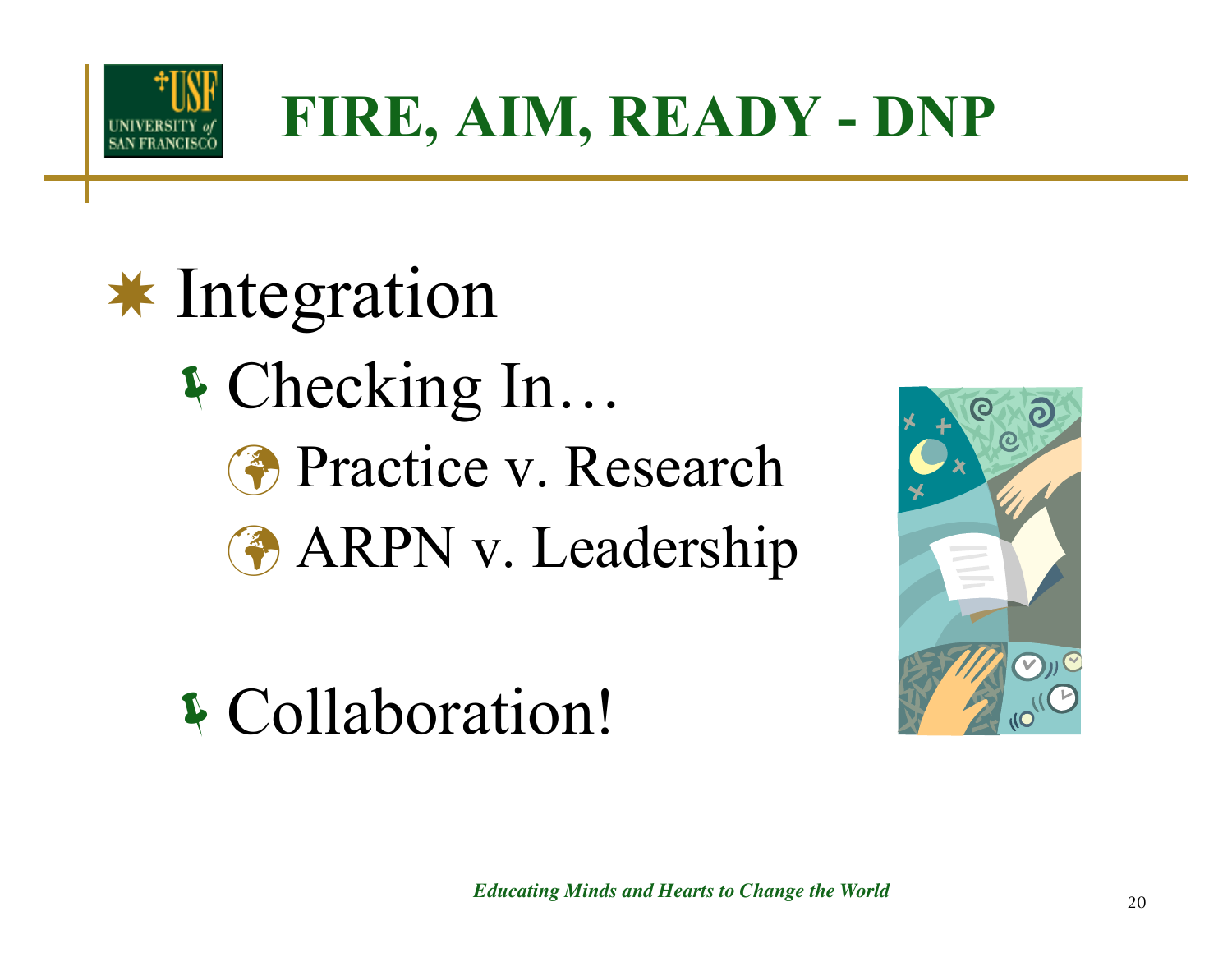

## ✸Integration

- Educational Program Stabilizing
	- **ACCNE**
	- **E** Learning from the graduates
	- **Issue of "language"**
		- Borrowed from the research doctorate
	- **Common learning experiences/outcomes**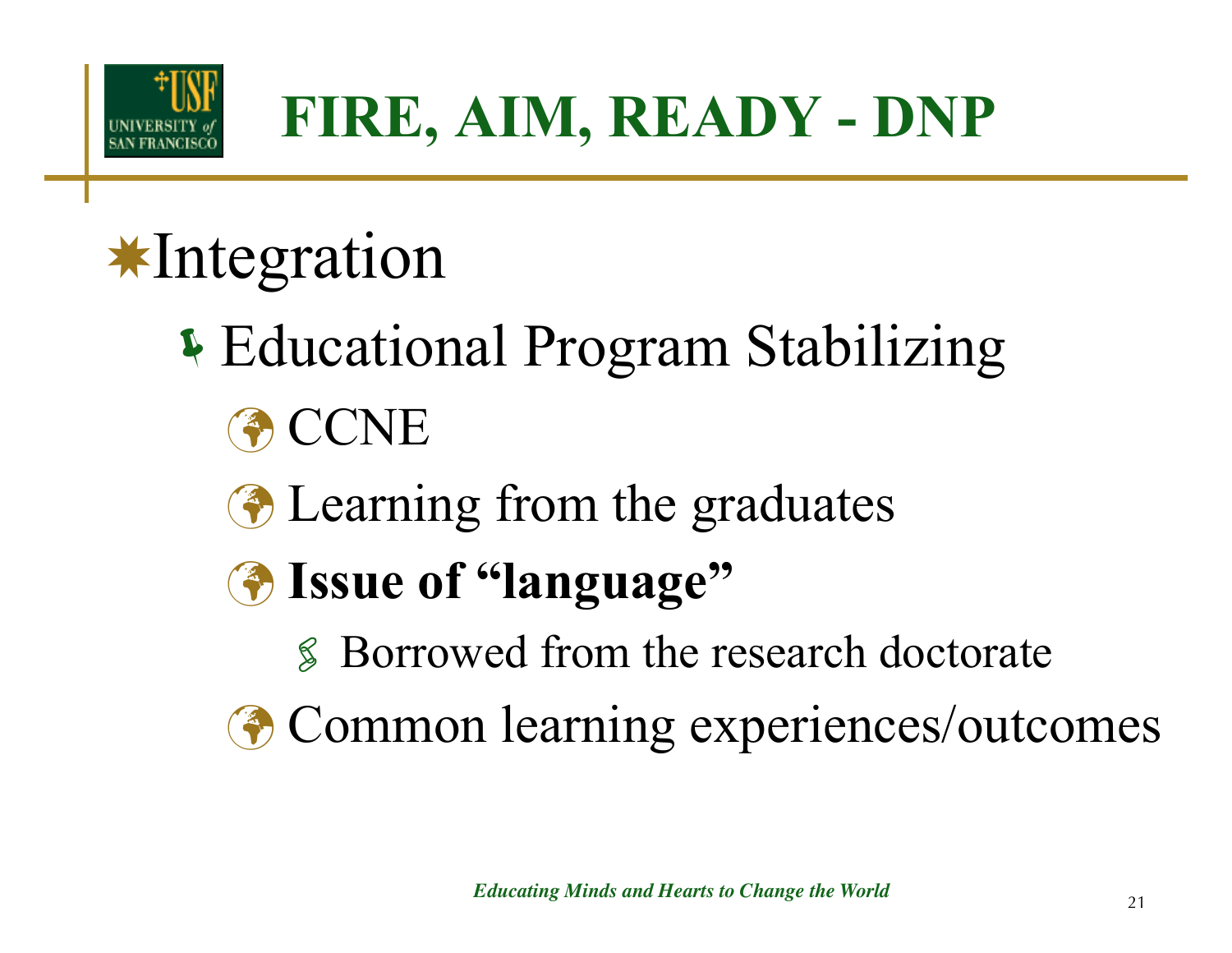

#### **FIRE, AIM, READY - DNP**

## **\*Integration** If Elephant in the room: **Education**

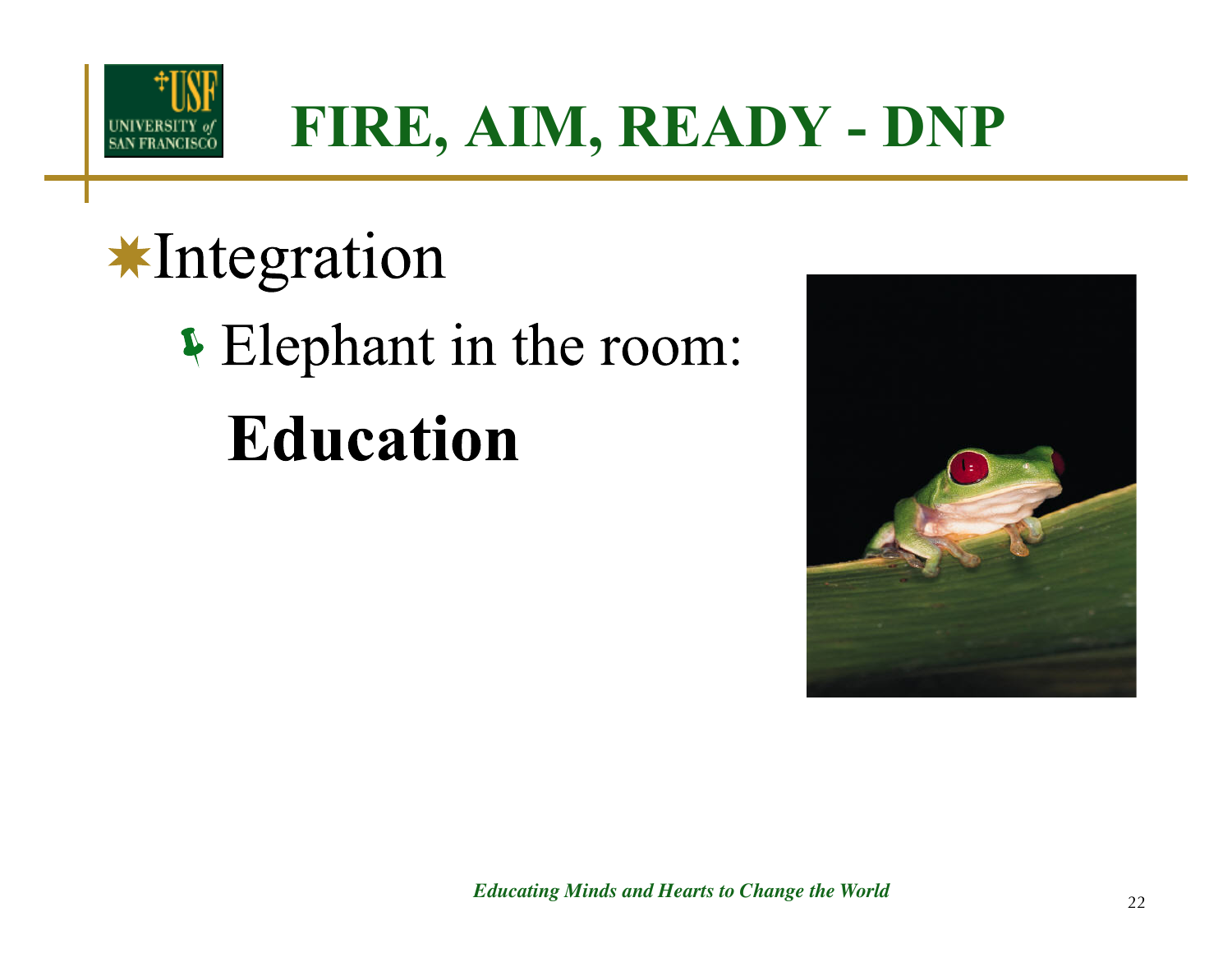

## **DNP**

#### ✸ Prepared for Advanced Specialty Practice

- APRN [Direct Advanced Practice]
	- **A** NP
	- **A** CNS
	- **A** Nurse Midwife
	- **R** Nurse Anesthetist
- Healthcare Systems Leader [Indirect Advanced Practice]
	- **The Nurse Executive**
	- **The Nurse Informaticist**
	- **Surgeon General**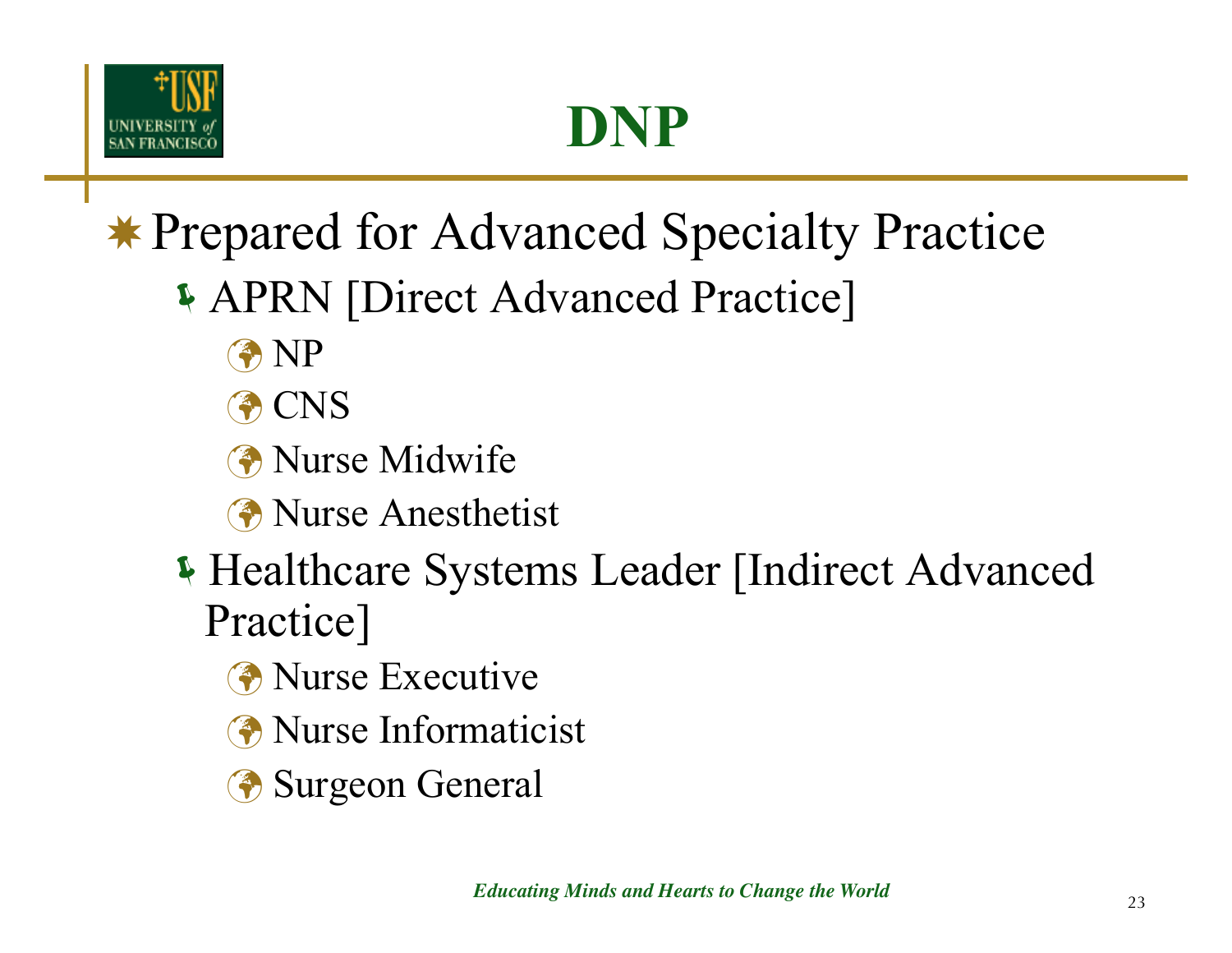



✸Faculty ✸Dean ✸CNE/CNO ✸NP ✸CRNA ✸CNS ✸Scholar

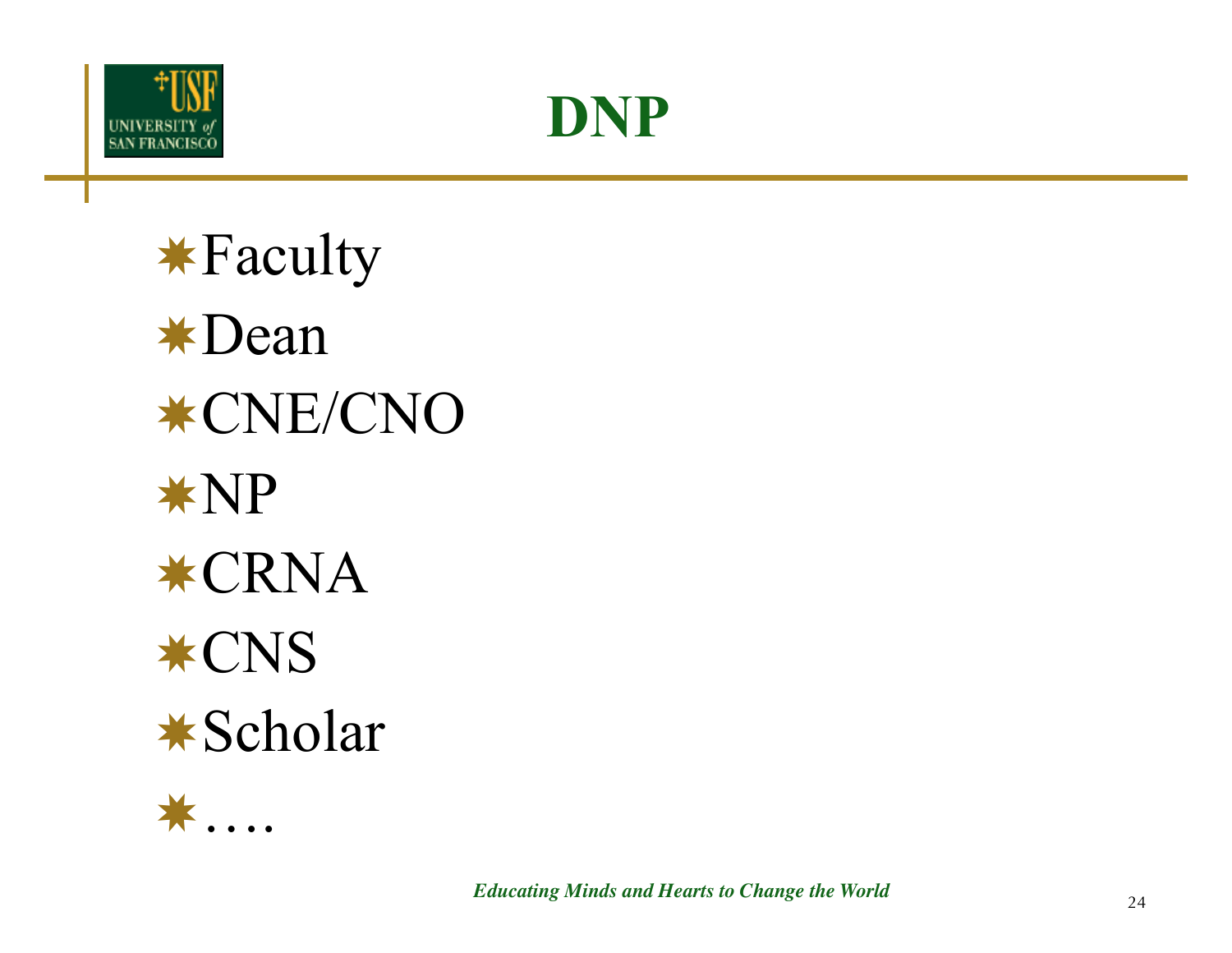



✸Degree versus role…  $N = Degree$  $\bullet$  roles = ...  $\triangle DNP = Degree$  $\bullet$  roles =  $\dots$  $\Phi$  PhD = Degree  $\bullet$  roles =  $\dots$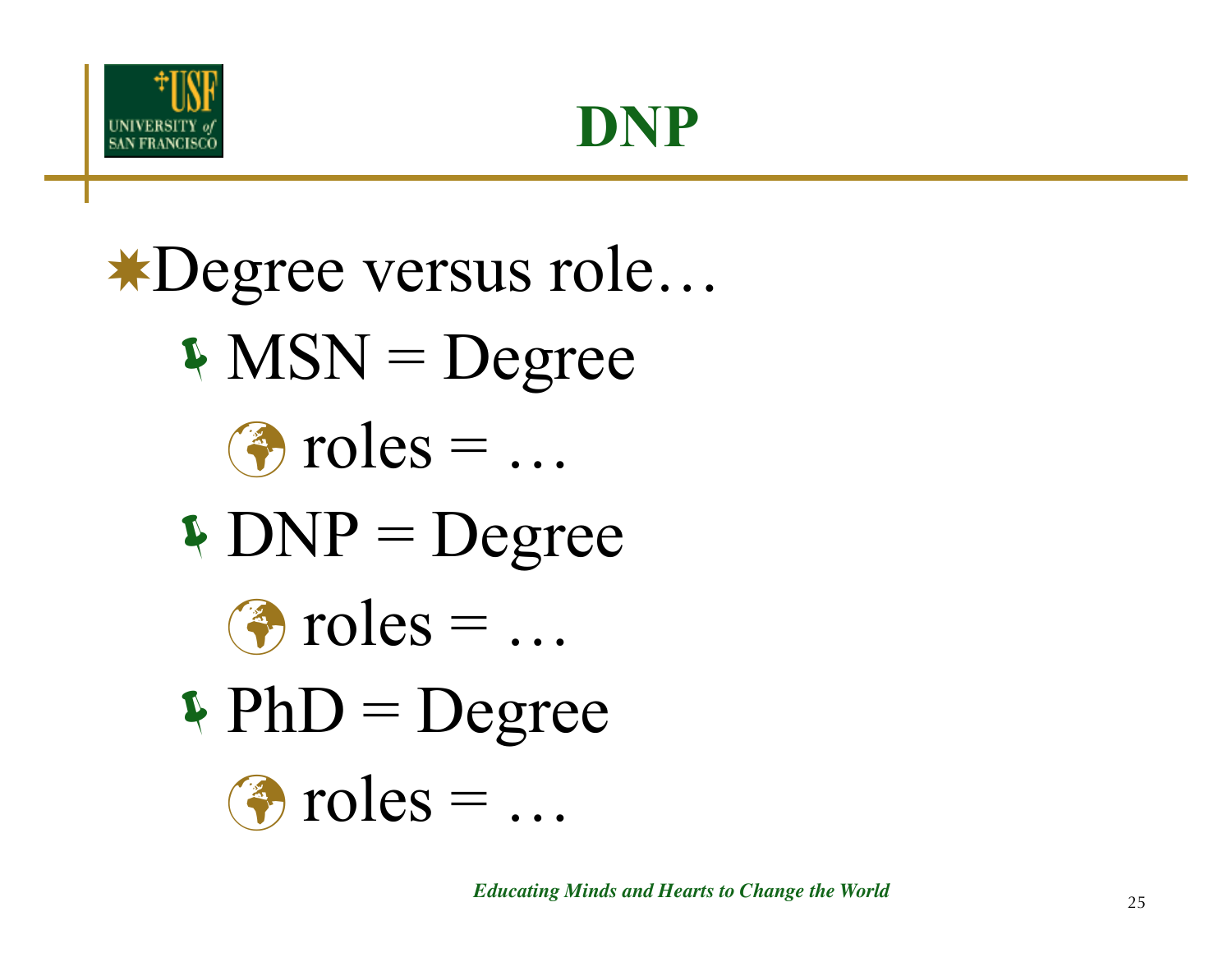



✸Prepared to implement, evaluate EBP

✸Prepared for nursing scholarship

- **Scholarship in a practice discipline**
- ✸Prepared for inter-professional collaboration
- ✸Prepared for population & individual foci ✸Prepared to lead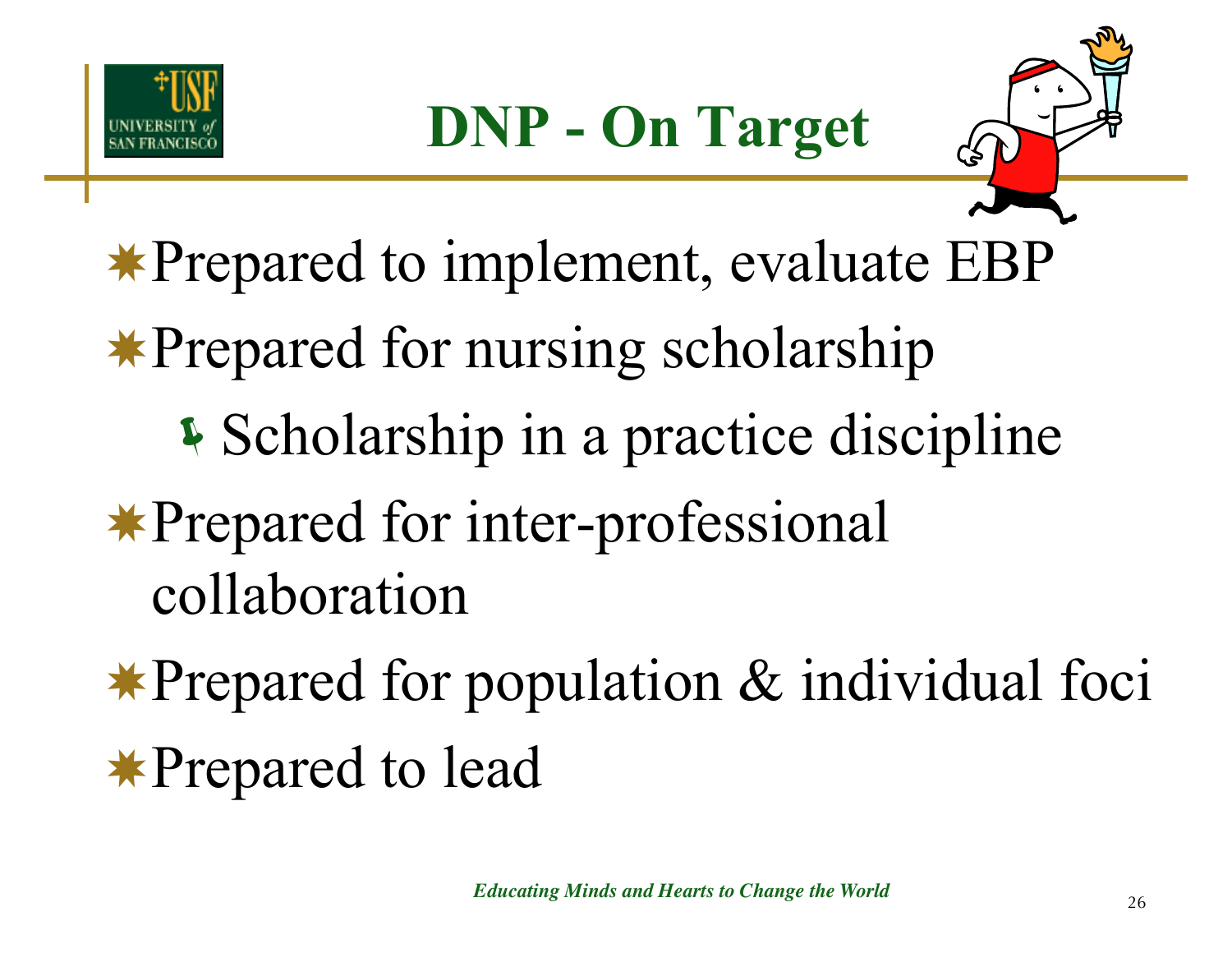

## ✸DNP - Case Study of Effective Fire, Aim, Ready!



*Educating Minds and Hearts to Change the World* <sup>27</sup>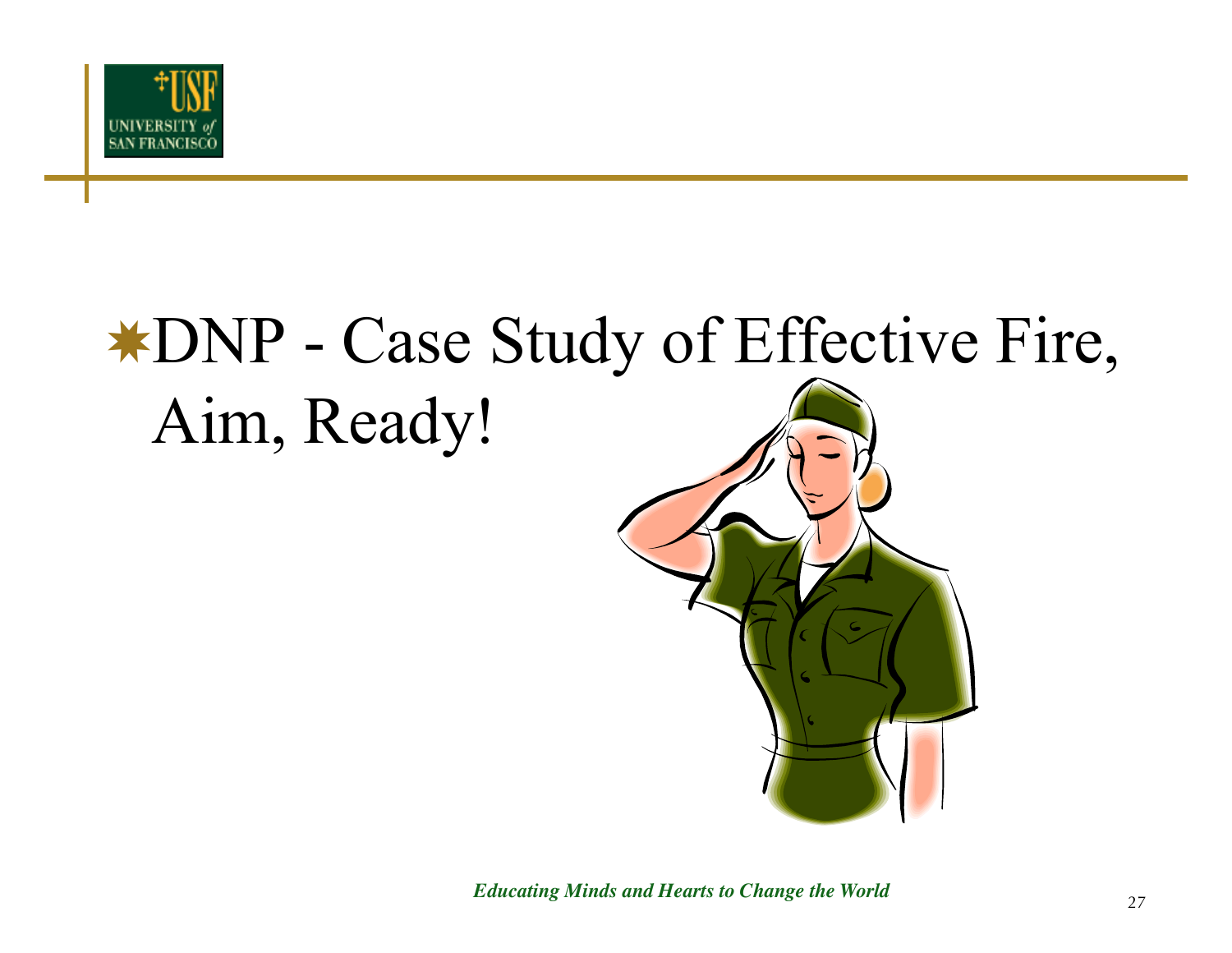

## ✸Primary Care

- Scan Increasing need for primary care
- Gap Difficulty in filling residency slots
- √Idea How about DNPs in traditional primary care residency programs - 3, 1-year options v 1, 3-year option
	- IT WILL NEVER HAPPEN!
- Refine -
- Integrate -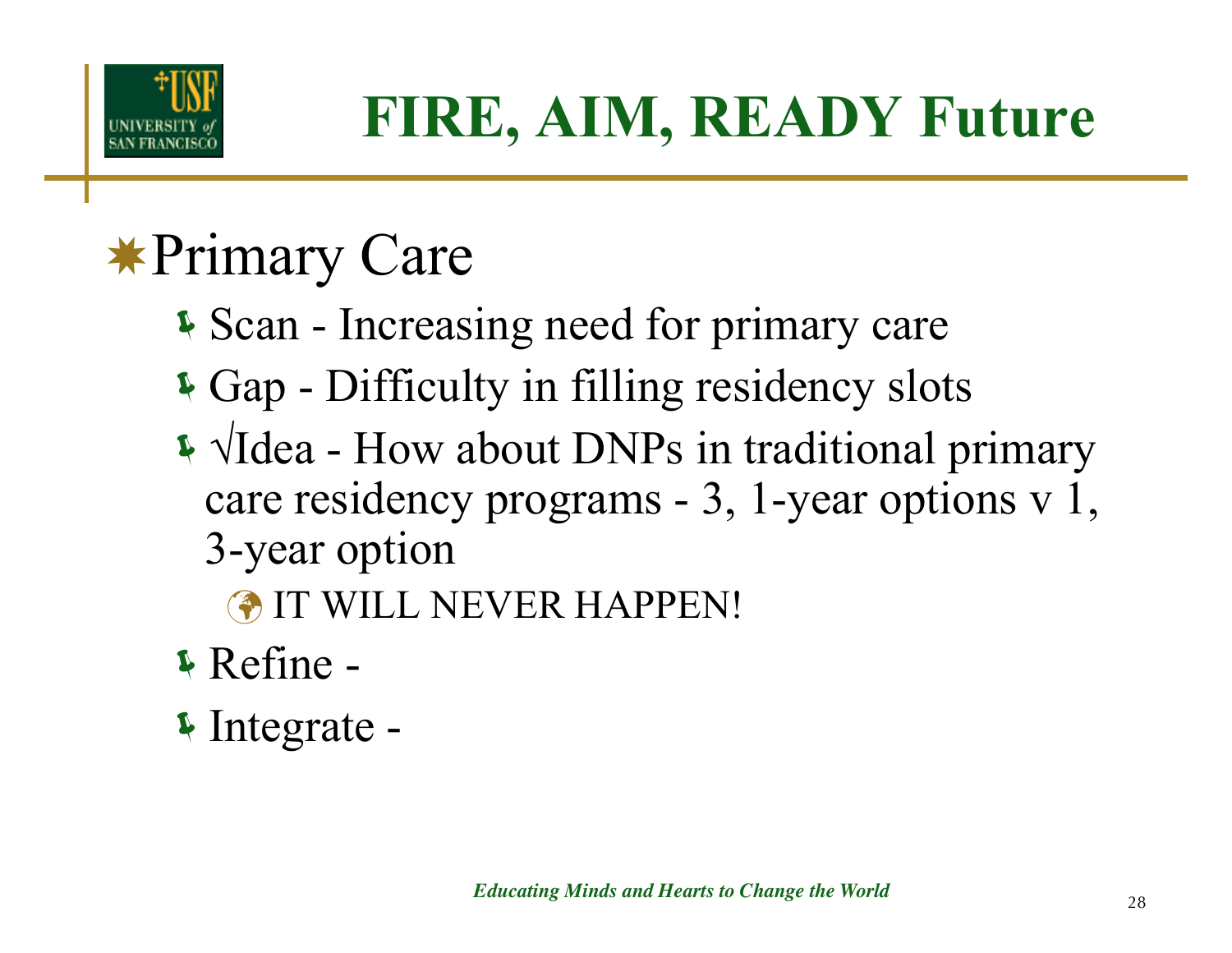

### ✸Health Care Leadership

- Scan Nurse executives career trajectory is most often a "climb, up-the-ladder" - with part-time academics
- Gap Nurse executives need options to enter administration at the onset
- √Idea New nurses recruited directly into the leadership and administration with required internships (think: hospital administration)
- Refine -
- Integrate -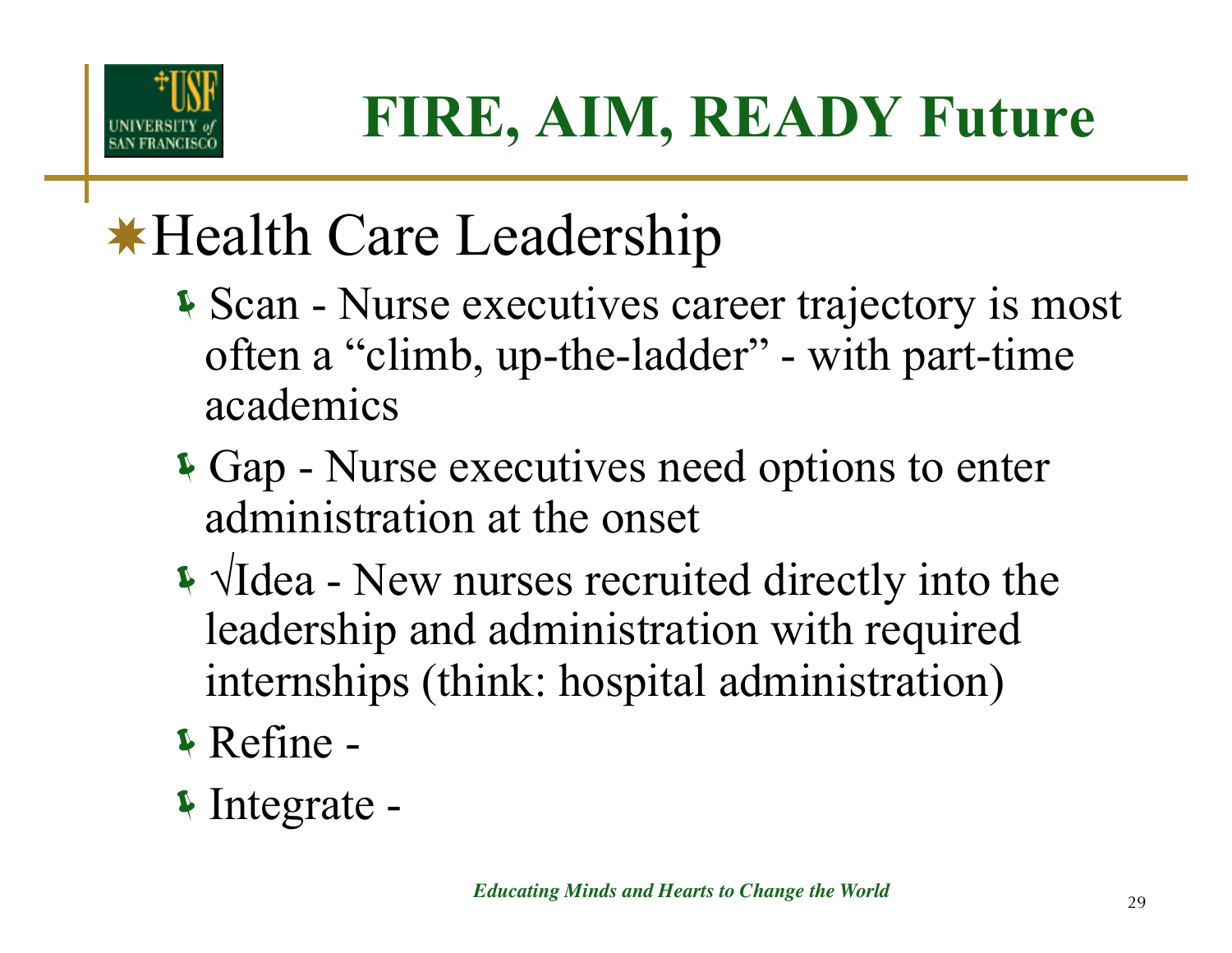

### ✸Nursing Education

- Scan Aspiration Goal Doctorally prepared nurse educators; Too few…
- Gap Nurses need opportunities for direct access to nursing education careers
- √Idea All students in DNP programs as TAs (think freshman biology)
- Refine -
- Integrate -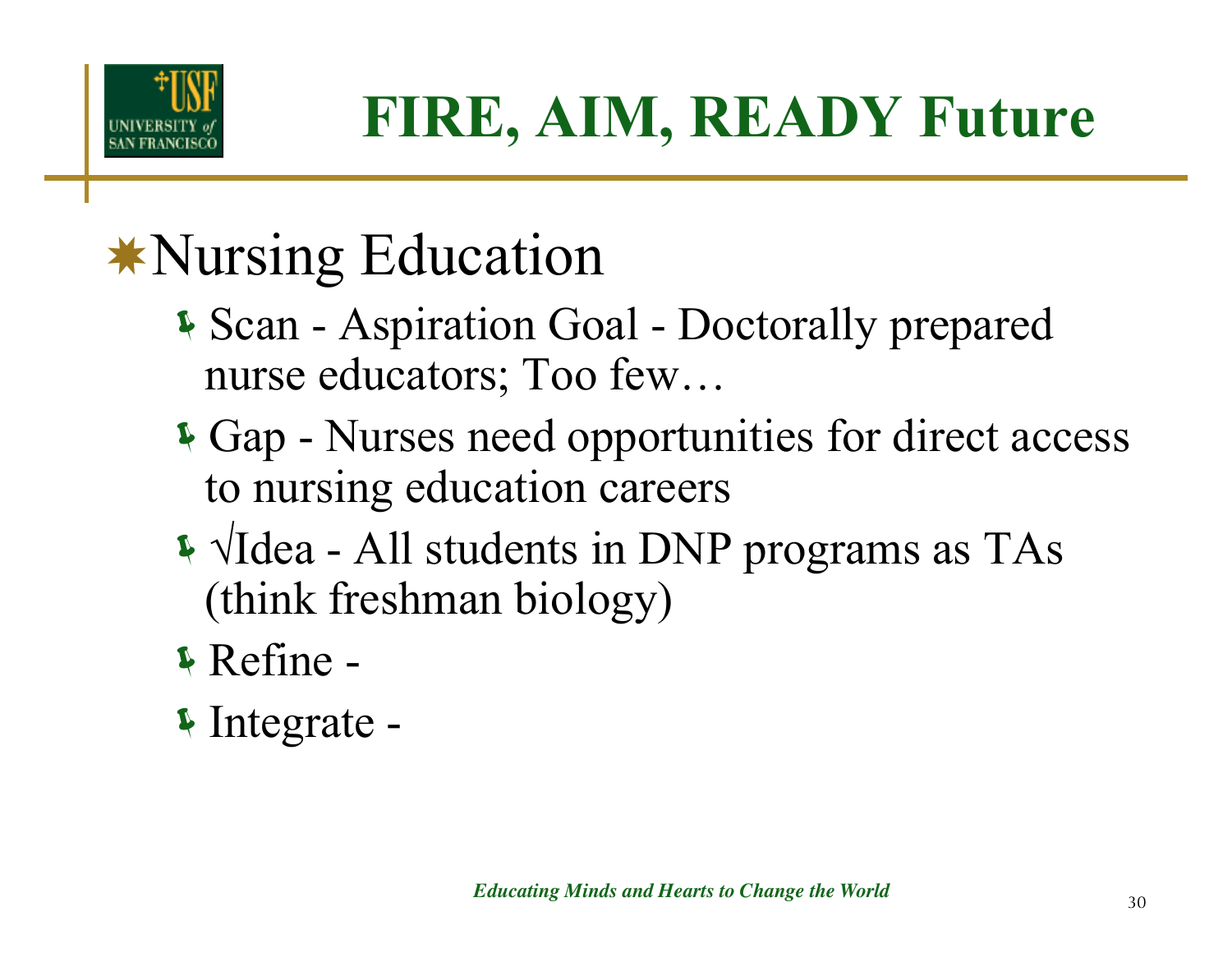

✸Fire ✸Aim ✸Ready



Change is easy, it's keeping the status quo that so darn hard!

*Educating Minds and Hearts to Change the World*  $31$